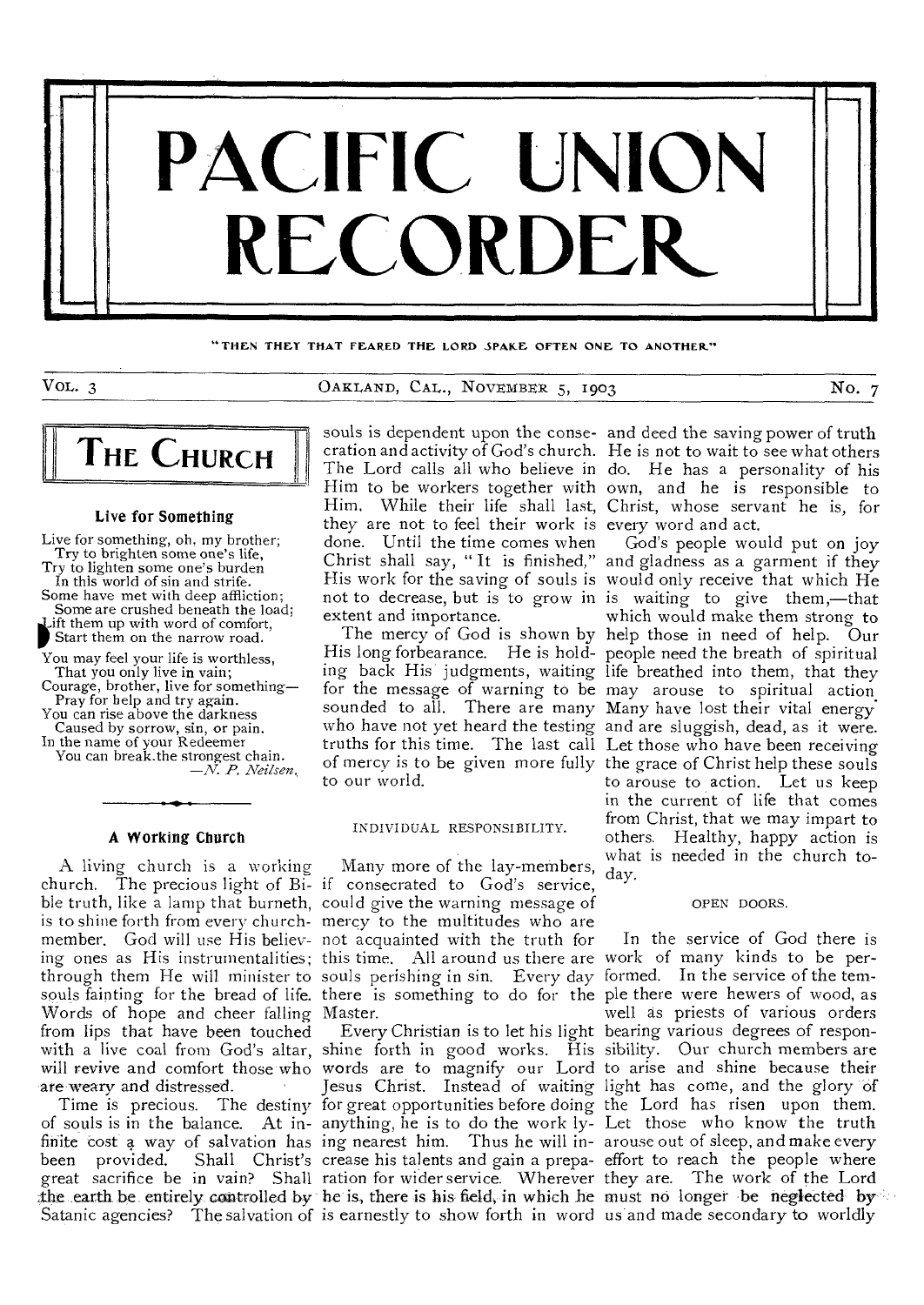interests. We have no time to be work will make rapid advancement. idle or discouraged. The gospel is to be proclaimed to all the world. The publications containing the light of present truth are to go forth to all places. Canvassing campaigns are to be organized for the sale of our literature, that the world may be enlightened as to what is just before us.

In many states there are settlements of industrious, well-to-do farmers, who have never heard the truth for this time. Such places should be worked. Let our laymembers take up this line of<br>service. By loaning or selling By loaning or selling books, by distributing papers, and by holding Bible-readings, our laymembers could do much in their own neighborhoods. Filled with love for souls, they could proclaim the message of present truth with such power that many would be converted. Let us remember that it is as important to carry the message to those in the home field who have not heard the truth, as it is to go as missionaries to foreign countries.

There is abundant work for all who know the truth. Approach the people in a persuasive, kindly manner, full of cheerfulness and love for Christ. The Saviour is ever near with grace and power to enable you to present the gospel of salvation, which will bring souls out of the darkness of unbelief into His marvelous light. Reach out after those who are ready to perish. Call attention to the "Lamb of God, which taketh away the sin of the world."

I wish that all our people could see the many doors that, are open before them. Beside all waters we are to sow the seeds of truth. 0 how my soul is drawn out for sinners, that they may be won for Christ! If those who have received the truth would exercise a living faith in Christ, if they would realize that they are to be His workers, wholly consecrated to His service, what a work might be done! When God's people surrender themselves unreservedly to Christ, they will use every power of mind and body to His name's glory; and His self is worthy to rule.—Goethe.

#### WHOLE-HEARTED DEVOTION

The things of this world are soon to pass away. This is not discerned by those who have not been divinely enlightened, who have not kept pace with the work of God. Consecrated men and women must go forth to sound the warning in the highways and byways.

I urge my brethren and sisters not to engage in work that will hinder them from proclaiming the gospel of Christ. You are God's spokesmen. You are to speak the truth in love to perishing souls. Remember that one day you will stand before the Lord of all the earth, to give an account of the deeds done in the body. Then your work will appear as it really is. The vineyard is large, and the Lord is calling for laborers. Allow nothing to keep you from the work of soul-saving. By earnest prayer obtain power that will make your influence a savor of life unto life. The Master-Worker will put His Spirit upon all who labor for Him with whole-hearted devotion.

Christ's interests are the first and the highest of all interests. He has a property in this world that He wishes secured, saved for His everlasting kingdom. It is for His Father's glory and His own glory that His messengers shall go forth in His name, for they and He are one. They are to reveal Him to the world. His interests are their interests. If they will be co-laborers with Him, they shall be made heirs of God and joint-heirs with Christ to an immortal inheritance.

Ellen G. White.

Has Christ put away your sin? If He has, be as happy as the days are long in the sweet summertime, and be as bright as a garden in the month of June, and sing like angels, for you have more to sing about than angels have.—Charles H. Spurgeon.

No one who can not master him-

#### Religion in the Home

Jehovah's instruction to His ancient people was very full and explicit concerning the public worship in the sanctuary, but it was also explicit concerning the teaching of God's fear, God's truth, and God's providence in the home : "And these words which I command thee this day, shall be in thine heart'; and thou shalt teach them diligently unto thy children, and shalt talk of them when thou sittest in thine house, and when thou walkest by the way, and when thou liest down, and when thou risest up. And thou shalt write them upon the posts of thy house, and on thy gates." Deut. 6:6-9; see also verses 20-25. The solemn meaning of the feast of the passover was to be carefully explained in the home circle  $(Ex. I2:25-27; I3:8, I4, I5)$ , as was also the significance of the twelve stones which were brought up from Jordan to Gilgal on the day that witnessed the wonderful passage of the nation through the) angry waters into the land of promise.

No man can measure the influence of the devout acknowledgment of God in the home. Those who go out from godly homes may for long years seem to forget the early instruction, but how often, perhaps under some peculiar circumstance, the recollection and the influence of the childhood home come over the soul with overwhelming power, and the good seed so long buried yields its blessed fruitage. The following incident well illustrates this truth :—

"Some years ago an English gentleman visited America, and spent some days with a pious friend. He was a man of talent and accomplishments, but an infidel. Four years afterwards he returned to the same house, a Christian. They wondered at the change, but little suspected when and where it had originated. He told them that, when he was present at their family worship, on the first evening of his former visit, and when, after the chapter was read, they all knelt down to pray, his recollection of such scenes rushed on his memory, so that he did not hear a single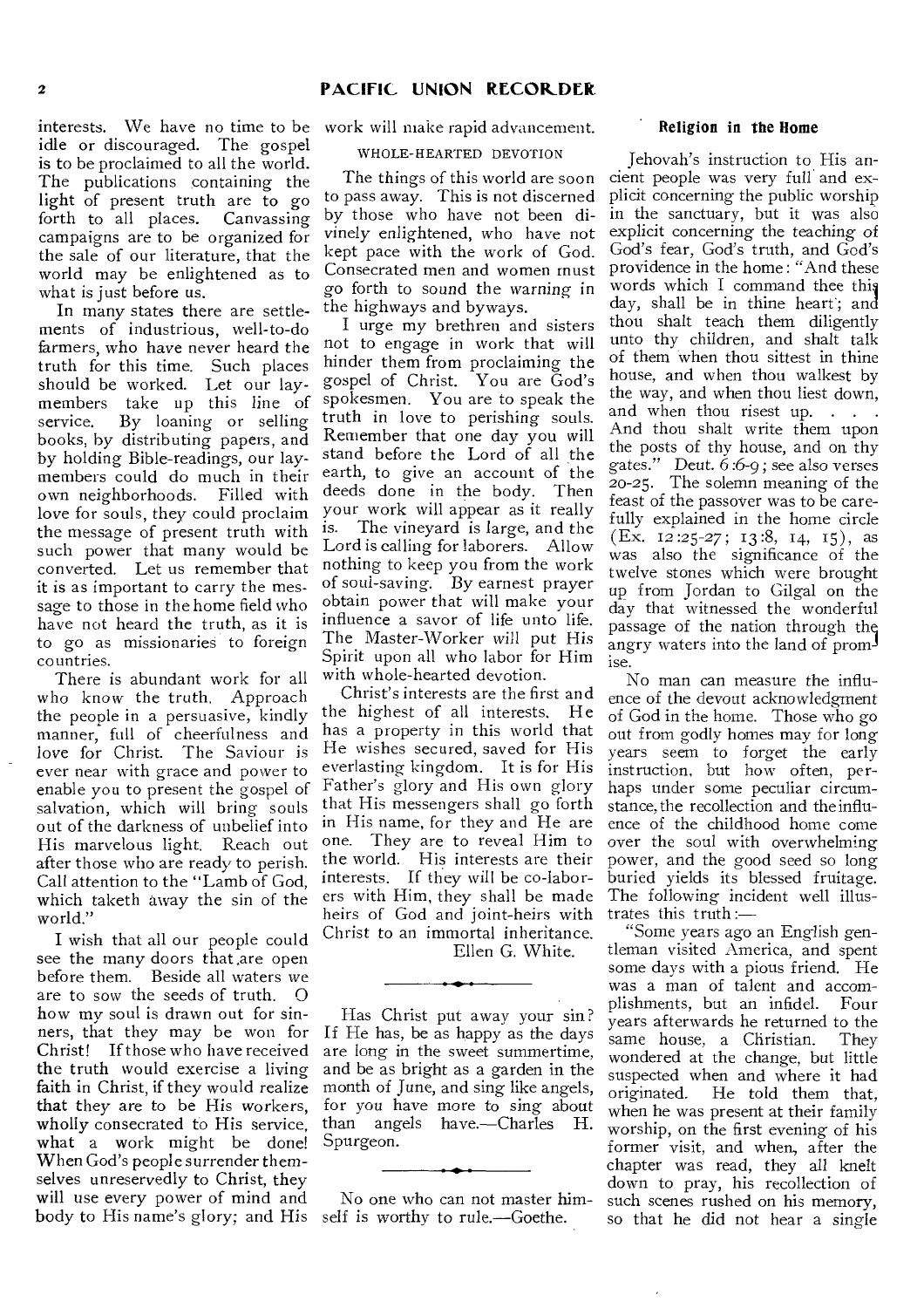word. But the occurrence made (him think, and his thoughtfulness ended in his leaving the barren wilderness of infidelity and finding a quiet rest in the salvation wrought out by Jesus Christ."

#### Confession.

"If we confess our sins, He is faithful and just to forgive us our sins, and to cleanse us from all unrighteousness." I John i :9.

Some one has said, "Unconfessed sin in the soul is like a bullet in the body." If you haven't power, it may be there is some sin that needs to be confessed, something in your life that needs to be straightened out. No amount of psalm-singing, no amount of attending religious gatherings, no amount of praying, no amount of reading your Bible, is going to cover up anything of that kind. If I have too much pride confess my sins, I needn't expect Wercy from God or answers to my prayers.

"He that covereth his sins shall not prosper." He may be a man in the pulpit, a priest behind the altar, or a king on the throne—I don't care who he is : he will fail. Man has been trying it for six thousand years. Adam tried it, and ailed ; Moses tried it when he buried the Egyptian, but he failed; David tried it; priests and kings and princes and the best men that ever trod the earth have tried it, but all have failed. "Be sure your sin will find you out." You can not bury your sins so deep that there will not be a resurrection by and by, if they have not been blotted out by the Son of.God. What man has failed, to do for six thousand years, you and I would best give up trying to do.

The reason that some people's prayers go no higher than their head is because they have some unconfessed sin in their lives. You may pray and weep and pray and weep, but it will do no good. First confess to the one you have ager, treasurer, and secretary of as an incentive to liberal donations. ow quickly He will hear you. D. L. Moody.



# **UTAH**

#### Annual Conference

The Second Annual Meeting of the Utah Conference took place at Salt Lake City, October 2-I I inclusive. The meetings were held in a tent on the corner of Fifth South and Sixth East Streets, just opposite the new Salt Lake church building now in course of erection. The attendance was not of the best, but few representatives of churches outside of Salt Lake City being present.

Six sessions of the Conference were held, the rest of the meetings were devoted to timely study of the Word. Elder W. T. Knox was present with us one week, and the instruction he gave us, both in the business matters of the conference and that in relation to our spiritual welfare, was much appreciated. Interesting studies were also conducted by Elder W. A. Alway and urer, Alfred Whitehead; missionlines of present truth, repentance, conversion, third angel's message, our duty as to tithes and offerings, etc. Dr. Gardner spoke upon adherence to principle in the matter isterial license, Alfred Whitehead sought to inspire us with his own P. Johnson, Chas. Nelson. zeal in the canvassing work. One tions to this worthy enterprise; all foreign missions, and that the recwho desire to assist, address W. J. ommendations of the General Con-Felt, 13 South Main Street, Salt ference in regard to the ten-cent-a-Lake City, Utah.

commodious quarters upon the more Sabbaths in each quarter, as

main street of Salt Lake City, and are connecting with their Health-Food Store, a Pure Food Cafe, and furnished rooms.

On Sunday morning baptismal services were held in the pool of the Sanitarium Baths Company.

The report of the Auditing Committee showed a total amount of labor employed during the period, August 21, 1902, to Sept. 30, 1903, to be  $$2,471.73$ ; the general expense for the same period, \$304.92. The reports of the treasurer showed that for the same period only \$1,227.57 tithe was received; \$2.40 donations; \$44.47 First-Day Offerings to Foreign Missions; \$37.59 Sabbath-school donations to Foreign Missions; \$6.75 to the Haskell Home; Annual Offering to Foreign Missions \$48.41; English Sanitarium, \$12.85; Australian Fund, \$5.90, etc. From this it is seen that Utah Conference is not yet self-supporting, but is still a mission conference.

Elder A. G. Christiansen along the ary and S. S. sec., Mrs. Fannie P. healthful living, gave an encourag-sials and licenses were granted as ing report of the medical work, and follows: Ministerial credentials, W. showed the importance of strict A. Alway, A. G. Christiansen; minof diet. Brother W. R. Hansen missionary licenses, Mrs. Fannie The following are the officers for the ensuing year: President, Elder W. A. Alway; secretary and treas-Johnson; executive committee: Elder W. A. Alway, Elder A. G. Christiansen, Alfred Whitehead, W. J. Felt, Chas. Nelson. Creden-

wronged, then go to God and see the new Sanitarium Food Co.; they (b) That the Sabbath-schools set meeting was given to the benefit of this conference instruct its laborers the Salt Lake church building; to make it their first and continual some pledges were given towards business when they visit the immediate needs, but the door is churches to educate and urge our still open for the reception of dona-people as to their duty in regard to Mention should not be omitted recommendations in regard to Sabof the progress of the Health Food bath-school offerings, to-wit: (a) work. Brothers Emmons, Felt and That the needs of the mission fields Roland figure respectively as man-be kept before the Sabbath-schools are moving their business into more apart the contributions of one or Resolutions adopted : T. That week plan be adopted; also the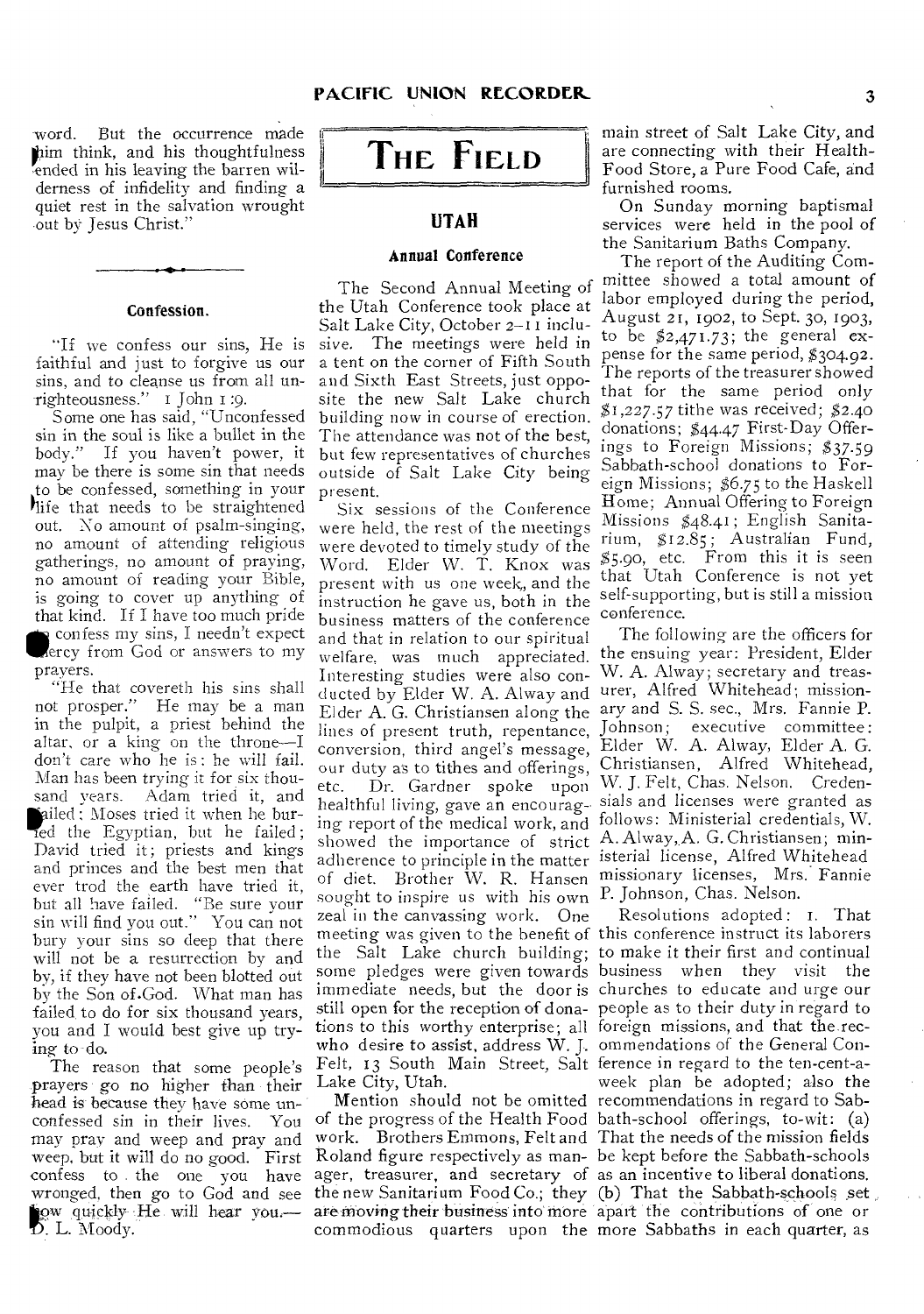of the school, all the contributions of the remaining Sabbaths to be given to missions. It is understood "Our Little Friend" already sub-are sure that your interest tos ee that this does not affect the estab-scribed for. Elder Alway was au-the work of the third angel's meslished plan of giving to the Or-thorized to correspond with the sage advance will lead you to come phan's Home two yearly contribu-General Conference Sabbath-school even at a sacrifice, and if you can tions. (c) That the Sabbath-school Secretary for the approval of this not come, that you will pray earcontributions are not to be used for plan. local church or church-school expenses. 2. Recognizing the neces- closed with the recommendation these meetings is to study the sity of a special line of literature that the next session of our con-needs of the field and the best way to meet the peculiar needs of this ference be held in connection with of working that the great truth in field, we recommend that we heart- a good old-fashioned camp-meeting which we rejoice may the more ily endorse the action of the during the month of August, 1904, Pacific Union Conference Executive and if practicable, in the neighbor-Committee at its last meeting, in hood of Provo. appointing a permanent committee on Mormon literature, and urge our workers to assist in developing such a line, and further; that we urge our people to scatter this literature as well as all our tracts and periodicals. 3. That we practically endorse the "Pacific Union Recorder" by putting forth greater efforts to increase its subscription. list, to the extent of getting every Seventh-Day Adventist family in your attention to a series of mis-H. H. Hall. the state to take it. 4. That it be sionary conventions which we have the sense of this conference that we planned to hold throughout the *Blessing.—H.* H. Hall. recommend to the permanent pub-conference. Please note the time lishing committee on Mormon lit-and place for these meetings and erature that the tract "Spirits in also the churches that should at-Prison" be revised by publishing it tend or be represented at them according to the original *writing.*  respectively, as follows:—

During the conference the work prevail ; and it was decided that all our churches should dispose of all the Christmas holidays.

Good instruction and advice was given by Elder W. T. Knox concerning the necessity and practica-Dallas, and Woodburn. bility of educating our children ples; church-schools can be made Point, and Gold Hill. a success, and a voluntary second support was suggested.

In regard to Sabbath-school work. Elder W. A. Alway expressed for Roseburg, Drain, Yoncolla, also the "Object Lessons" work his desire to see an experiment Oakland, and Riddles. tried in the Primary Department of the Sabbath-schools in our confer-for Eugene, Blachley, Walterville, other subjects named. ence for one year; that is, to use in Cottage Grove, and Divide.

may be necessary, for the expenses this department Brother Bell's grand lessons in Bible study, without lessening the number of

Alfred Whitehead.

## **WESTERN OREGON**

## An Open Letter

Western Oregon Conference,  $Greeting:$ 

I take this opportunity of calling

of selling " Christ's Object Les-8 for Portland, Albina, St. Johns, willingness to try again seemed to City, The Dalles, Kingsley, and will be read, and each subject will East Portland, November  $\gamma$  and L."-P. T. Magan. Hood River.

conference is responsible for, by Newberg, Hopewell, Dayton, Laf-churches, librarians, or the minisayette, Tillamook, and Johnson.

according to true Christian princi-for Ashland, Jacksonville, Eagle Ashland, November 28 and 29 the meeting.

other scattered Sabbath-keepers.

The business of the conference work to be done. The object of Now we think it is not necessary to urge you to attend these meetings, as far as it is possible, for we nestly that God will bless in the quickly be carried to every neighborhood and family. If we want to see the Saviour come soon, we must work to hasten that day. We are assured that "there shall be delay no longer." So if we do not work, others will be raised up to take our place and we shall lose our reward at last.

Dear Brethren and Sisters in the considered at these conventions:-The following topics will be I. Call to Service.—Mrs. E. G.

White. 2. Value and Use of Tracts.—

3. Our Periodicals a Continual

4. Home Workers with Small Books.—I. A. Ford.

5. The Follow-up System. — S. N. Curtiss.

6. Mission and Results of " C. 0.

sons" was discussed. A spirit of Montavilla, Beaverton, Oregon been prepared on these subjects the copies of "Object Lessons" our 15 for McMinnville, Willamina, part in the meeting. The elders of McMinnville, November 14 and So come prepared to take an active Salem, November 21 and 22 for arrange for proper persons to read Salem, Monitor, Chitwood, Albany, the papers that have been written The leading papers which have then be open to general discussion. ters in these respective districts will and help plan for other details of

tithe, as a basis for their financial for Grants Pass, Kerbyville, and be brought before you in a letter Grants Pass, December 5 and 6 " Signs of the Times," which will Roseburg, December 12 and 13 prominent issue at each place and Eugene, December 19 and 20 conference, will be studied with the The special campaign with the Capital and Labor number of the separate from this, will be made a which is not yet finished in our

Let the churches where these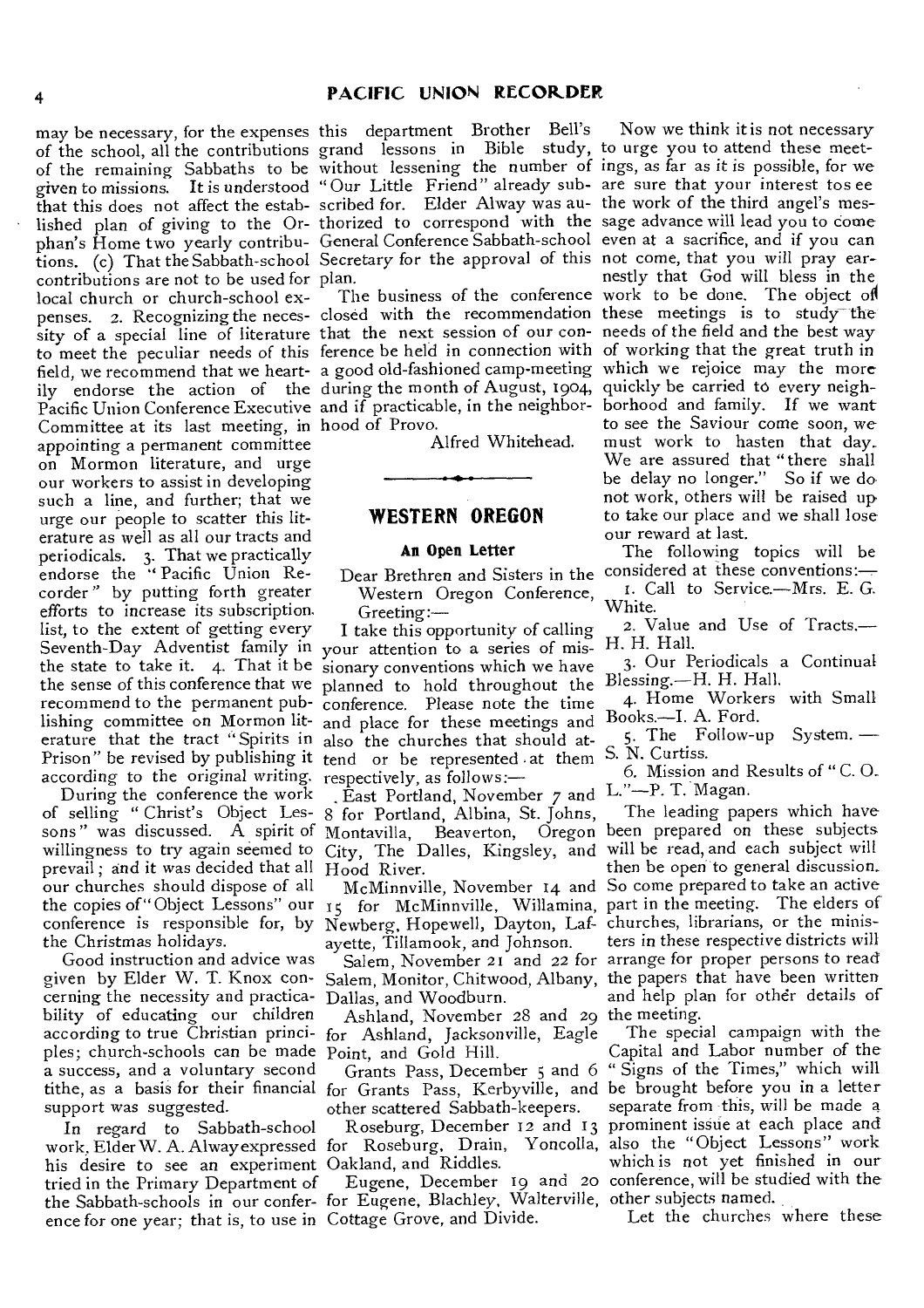meetings are to be held plan for Conference, writes that he will be churches, city work, and one licenthe entertainment of those who here to take up the work among come to attend, and may the bless- the German population about ing of God richly rest upon this December 1. good work and upon His dear<br>people. F. M. Burg, F. M. Burg,

October 28, 1903.

#### News Notes

The Conference Committee has divided the conference into seven districts, placing a conference laborer in charge of each, that the work may be unified and carried forward with the greatest possible dispatch.

Elder C. J. Cole has located in Corvallis for the winter, this being the most central point in his district. There is apparently a good interest to hear the truth there. He has organized a Sabbath-school of ten members and thinks a church may be organized in this place before camp-meeting.

Elder E. W. Webster reports a good interest at Eugene, where four souls have lately begun to keep God's commandments. Others are deeply interested.

The Portland Sanitarium has had a very encouraging patronage for several months, and the outlook has been especially encouraging during the past month.

Affliction has visited the home of Brother Geo. E. Cutler, the elder of the Dallas church, his aged mother having been suddenly seized with an attack of, erysipelas. Her last sickness was of short duration, and though very severe, she bore her suffering with marked patience, and at the last simply fell asleep. Elder. Burg was called to attend the funeral last Friday, and remained with the Dallas church for the Sabbath meeting.

Manitoba, who: has been released. in favor of the Western Oregon

Pres. W. Oregon Con., labored during the summer months Brother J. J. W. Clark, who has at Klamath Falls, has, at the request of the conference committee, come over the mountains to make the counties of Josephine and Jackson his field of labor. He is at present in Ashland, detained by the illness of his wife, who has typhoid fever. It is hoped that Sister Clark will soon recover and take her place with her husband in the work.

> Brother Pettit has just returned from a trip among the churches. He visited Chitwood, Independence, Dallas, and Newberg. The courage of our brethren in these places is good. The plans for a winter's missionary campaign were heartily endorsed by all, and a fair supply of literature has been taken by these respective companies. Pettit says he never had better courage in the work than now, and all the Seventh-day Adventist famhe believes that there is a coming up all along the line among our churches. They heartily endorse a large circulation of the Capital and Labor number of the "Signs."

## **SOUTHERN CALIFORNIA**

#### Notes from the Field

harvest time of the year.

located at Riverside, and one in guilty, and expects to reform. Southeast Los Angeles. Both and, while the work is not far this conference, I am sure, is beat the Los Angeles tent.

R. W. Miller is visiting churches permit. The other laborers are in various lines, such as visiting

tiate is teaching a church-school. Elder Healey is conducting regular Sunday evening services in Los Angeles, and Elder Owen has five Bible classes a day in the Fernando school. These classes are much larger than last year, and are developing a deep interest in Bible study.

We are of good courage. The people are manifesting a willingness to hear, and we expect in the coming year to have young people to do house-to-house missionary work in the cities.

Clarence Santee.

## **CALIFORNIA**

## To the Workers and People of the California Conference

In the providence of God, our former paper, the "California Missionary," was changed and enlarged into what is now known as the "Pacific Union Recorder." This "Pacific Union Recorder." Brother title was given the paper, as it was intended that it should reach ilies in this Pacific Union Conference, and, further, it was intended that all reports of workers and all matters of special interest written by presidents of conferences should find their way readily into the hands of the people through this channel.

The laborers of the conference measure to subscribe tor the paper, are making use of the fall as the and another is that the workers Since the camp-meeting, two munication as much as they should. tents have been sent out. One is To this last cause the writer pleads The paper to date has not accomplished all that it was expected it would. There are at least two good reasons for this. One is, that our people have failed in a large have not used it as a means of com-

tents have had a good attendance, has not reached all the people in enough developed to report results, cause the necessity of subscribing• word has come to us that three kept for it has not been laid before the their first Sabbath on October 17, people as fully and as often as it One good reason why the paper should be.

Elder H. J. Dirksen, of Morden, work, as far as office duties will have placed them in this position, in the interests of the missionary of this paper are our brethren. We Let us remember that the editors and they are trying hard to serve us in this matter. Shall we not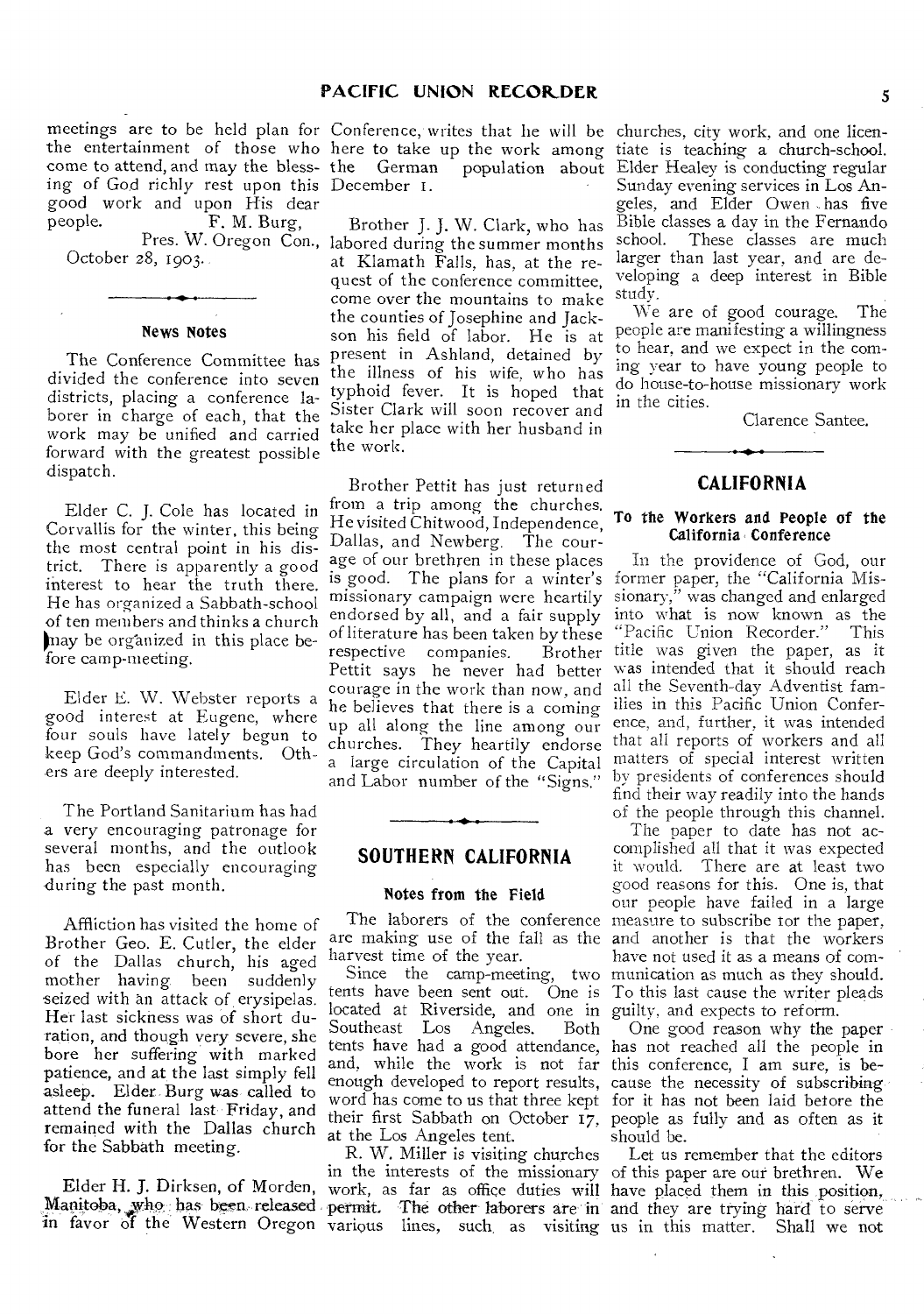take hold with them, and help them in every way possible to make the paper all it was intended to be, and do all we can to increase its circulation? A. S. Kellogg,

Vice-pres. Cal. Conf.

#### Old People's Home

In a communication written by Elder A. T. Jones, which has been sent out in a way that it will reach all the people of the California Conference, will be found a partial report of work done and observations taken while the writer and Brother Jones were working among the cburches since his return from the East, in June.

In the communication referred to, the need of intermediate schools in at least three districts is referred to, and the call is made for the people in each of these districts to bear this need in mind, and also to work to the end that the needed schools shall be supplied. This is good, and we are sure that our brother's call will meet with a hearty response, and that his fondest hopes in this direction will, ere long, be realized.

Another matter has presented itself upon the executive committee of this conference, and that is the need of a suitable place for those well along in years, and also our worn-out workers, a place of refuge, or what is sometimes termed an old people's home. In order that this matter should have immediate attention, a committee was appointed, consisting of A. S. Kellogg, M. H. Brown, and Sister Emma Gray. It will be the duty of this committee to gather all the facts possible relative to this matter. Therefore we, as a committee, ask that, if any one in this conference has any information whatever that will aid us in our work, either in regard to donations, gifts of land for a location, or any matter that can possibly be of service to us, he will please communicate the same to any member of said com-<br>mittee. A. S. Kellogg. A. S. Kellogg.

Every duty omitted obscures some truth that we should know.— Ruskin.

## **WESTERN WASHINGTON**

#### Kalama

Since our last report we have had considerable rain, which has interfered to a certain extent with our meetings, yet the attendance has been good. Sister Shryock has gone to the Battle Creek Sanitarium to work, leaving Brother and Sister Beck and myself to carry on the work here. Up to the present, thirteen have expressed themselves as- determined to keep all of God's commandments. A number of others are convinced. We hope to yet see them take their stand for the truth.

The company at Kelso, where we held meetings before coming here, are prospering, and are tadistrict. My courage is good.

W. F. Martin.

October 15.

#### The Washington Council

at Washington, D. C., was a most the General Conference in its forimportant and interesting meeting. lishing house in the district. could be desired. It will be necesthis has been secured.

Plans were laid for an active fall Mission Board. and winter campaign by all the churches in *giving* the message, and precious instruction came from circulation of literature, Bible read-comfort to many and will forever ings, cottage meetings, etc. It is settle some of the questions that designed to begin this campaign have been perplexing this people

king steps to erect a building. We our work with "Object Lessons." intend to take down our tent next A determined effort by all will med to take down our tent next<br>week; then it is my purpose to visit quickly accomplish this. Much the churches and companies in this also can be done with that valuable November 21 and 22, at which time missionary conventions are to bq held in all the churches. These' conventions should prove a good preparation for a great work in circulating the excellent and timely special number of the "Signs of the Times," now being prepared, and some of the many tracts containin present truth. It is not designe that this should be a spasmodic effort, but rather a revival of theold-time missionary spirit that formerly characterized this people. If this is accomplished a great work may be done during the winter months before us. In this campaign all our literature can and should be handled, but in addition to the "Signs" and our tracts, special effort should be made to finish book "Education."

> A program and readings are in preparation for the conventions an it is hoped that church officers a members will take hold and make these meetings a success.

The council recently concluded fore the council was the finances of It was attended by most of the necessary that about \$65,000 should members of the General Conference be raised in order to carry out the Committee and many presidents of plans formulated at the last General **COMMEDITE CHE THIS PRESENT OF STATE CONFERENCE.** With this large amount during which the meeting was held still needed we can readily see that proved to be too short a time to in the earlier part of the year the consider the many questions pre-denomination has not done what it sented; among these was the work should in the way of offerings. It in Washington. It was decided to is not too late yet to redeem our- raise \$ too,000 as soon as possible selves. Let all be faithful and come to establish a sanitarium and pub-up to the help of the Lord in their properties that have been selected need not receive any backset. The for these enterprises are all that sale of the special number of the sary also to provide a school in the Mission Board, as the Pacific Press near future. Suitable property for has generously donated one-half of A very perplexing question beeign missionary operations. It is  $\mathbf{m}_{\text{head}}$  missionary offerings, and the work "Signs" will also be a help to the the profits from this number to the

this to be accomplished by the Sister White, that brought light and While in session much valuable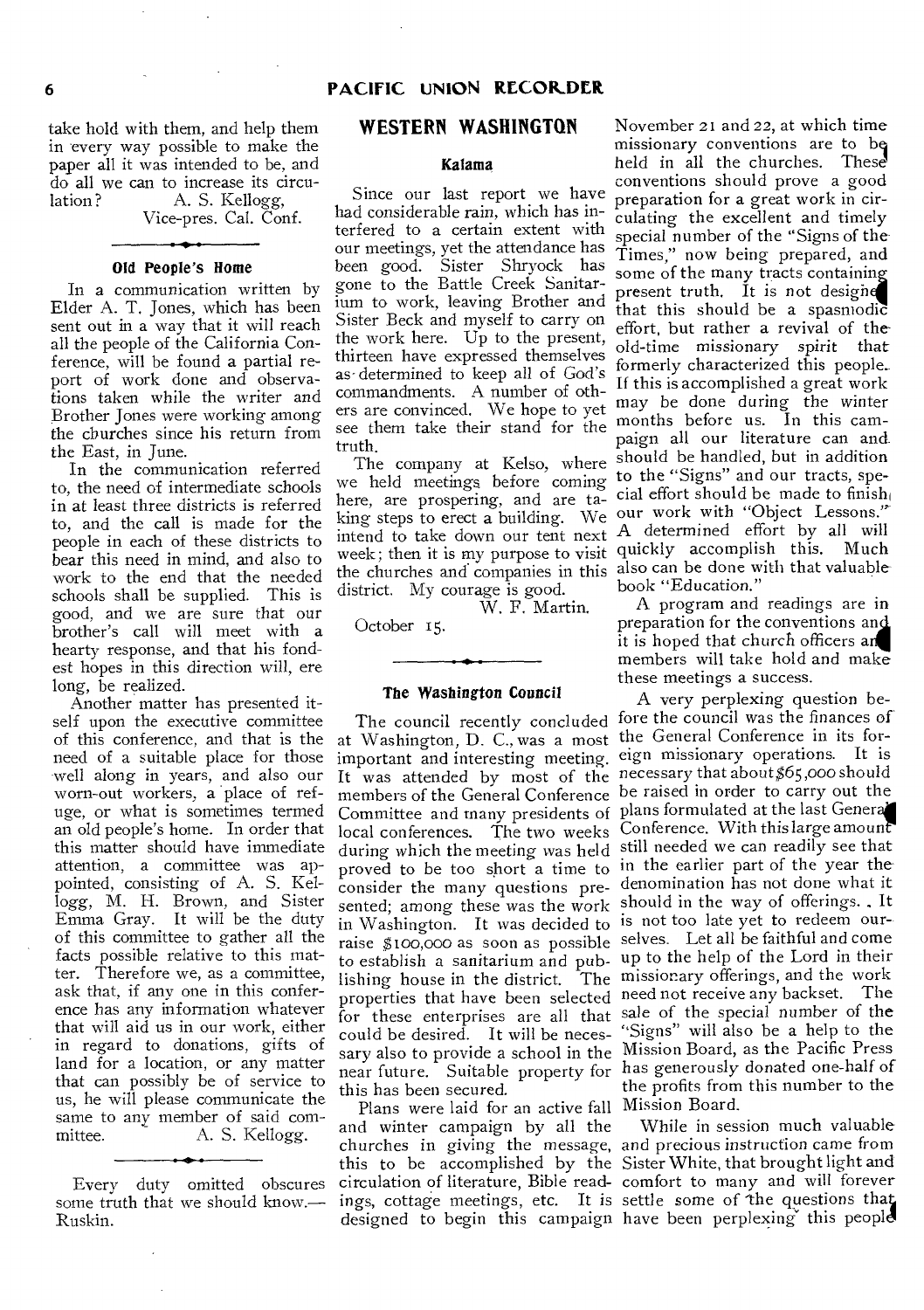during the past few years. Some of this instruction has been appearing in the "Review and Herald" and should be read by all.<br>November 1. W.T.

 $\label{eq:2.1} \mathcal{L}^{\mathcal{A}}(\mathcal{A}) = \mathcal{L}^{\mathcal{A}}(\mathcal{A}) = \mathcal{L}^{\mathcal{A}}(\mathcal{A})$ 

 $W.$  T. Knox.

#### Washington, D. C.

When the fact is considered that Washington is the representative city of the United States ; that here, as in no other city in the country, may be found the whole United States in a nutshell; also representatives of all other great nations of the world, it is at once apparent that it is the ideal center and head of our work. It possesses peculiar qualifications and attractions not possessed by any other city, for the headquarters of a work which in the near crisis will be the sole champion for religious liberty and the commandments of God, as opposed by a world in rebellion.

The fact that several other cities have a larger population in nowise militates against the above statement. The fact that Washington is not a crowded business city, as are Chicago and New York, makes the location here all the more favorable, for here it is possible, as it would not be if Washington were a larger city, to directly reach the leading men who make up the government.

The North and South can alike be reached from Washington, which can not be said of any other city in the country. In every country in the world where the United States is known, the city of Washington is known. I speak from experience when I say that many larger cities of the United States are 'comparatively unknown in foreign lands, as compared with Washington, D. C. I know this from a sojourn of ten years and four months in a foreign country. The influence of Washington, D. C., is world-wide. It is a city set on a hill.

When all these facts are considered, and the wonderful providences that have led to the establishing of our headquarters as a denomination here in the capital city, it .will be at 9nce apparent that the plan and the call for the me-

morial church were not simply the plan and the call of men, but the direct providence of God. It was a forerunner of the greater things that were to follow.

The move from Battle Creek, Mich., to Washington, D. C., does not mean simply a change of location. It indicates rather a change of condition. One thing that it signifies is a freedom from the bondage of debt ; and a debt, however small, clinging for a long time to this church would surely be a harbinger of debt and disaster for other institutions located here.

I regret to say that the contributions are decreasing, and, at the present rate, the debt will not be paid till Jan. 14, 1904. It is important that it should be paid by November 1, just one year from the date of purchase. About \$900 yet remains to be paid, though the Review office has over \$1oo for this fund.

1 quote a few words from a testimony written February 22: "Those who share in this missionary enterprise by making gifts, large or small, according to their ability, will ever after feel a deeper interest in the progress of the Lord's cause in Washington. Those who respond to this call, making gifts to the Lord for the purchase of this church property, will receive rich blessing for so doing." All gifts should be sent to J. S. Washburn, 1728 Fourteenth Street, N. W., Washington, D. C.

Below is given a brief list of donations sent directly to me, and not before published in the "Review." Previously reported, \$3,938.77.

Elm Dale, Minnesota church, \$4.00 ; Mrs. H. L. Horn, \$2.00 ; L. H. Crisler, \$0.87 ; C. 0. Taylor, \$1.00; Mrs. L. E. Grier, \$1.00; Laura Harkins, \$1.50 ; Georgie Rudolph, \$1.00; J. F. Dorsey, Si.00 ; Mary Wonters, \$0.50; Della Beckberger, \$1.00; Mr. W. J. Mullin, \$0.50 ; Mrs. Jane Thompson, \$1.00 ; Mrs. M. E. Dutton, \$0.50 ; J. L. Wheeler, \$0.50 ; S. McMulkin, \$1.00; Mrs. L. Bowen and family, \$1.00; Mrs. S. M. Tucker, \$i.00; Miss Katie Weibright, \$1.00; Mr. F. H. Hicks, \$1.00; Mrs. F. E. Eckert, \$0.50; Mr. William Brisbin, \$0.05; Mrs. M. E.

Landon, \$0.25; W. W. Wiley, \$5.00; Mrs. J. S. Thompson, \$5.00; J. H. Disher, \$0.75 ; Mrs. George W. Peare, \$0.50; Derby Eaton and Ole J. Oleson, \$10; Mrs. Anna H. Stoiber, \$50 ; J. J. Ireland, treasurer, \$20 ; E. A. Chapman, treasurer, \$41.60; Philip Austeth, \$100. J. S. Washburn.

## Hull, England

The fifteenth of last December I arrived in London, and entered the school, for the purpose of receiving Bible instruction, and remained there until February. I was then invited by the British Union Conference to connect with the North England Conference, and at, once entered the work in this city. When I came, Brother and Sister Brandt were here in the canvassing work and laboring among the members, and the Lord greatly blessed their efforts.

I at once commenced house-tohouse work, and soon was engaged in cottage meetings every night. This developed more work than we could do, so Sister Saunders joined us for a few weeks, and, as the result of her labors, souls are now rejoicing in the truth.

In view of the interest, it was thought best to have tent-meetings this summer, and Elder Altman<br>joined me for this purpose. We joined me for this purpose. started meetings June 7, Brother Brandt taking Brother Altman's place in Leeds. We were somewhat disappointed in the attendance; however, we continued until about July 20. The tent was then moved to Leicester for the general meeting. Although the attendance was small and the weather very unfavorable, four souls accepted the message.

After the Leicester meeting, mother and I returned to develop the work, and we can report some interest. The Lord has blessed the efforts put forth here. Nineteen have accepted the truth, eighteen of whom are adults. One of these, Brother Wharrie, fell asleep in Jesus last week, rejoicing in the hope of a soon-coming Saviour.

Last Friday evening I baptized .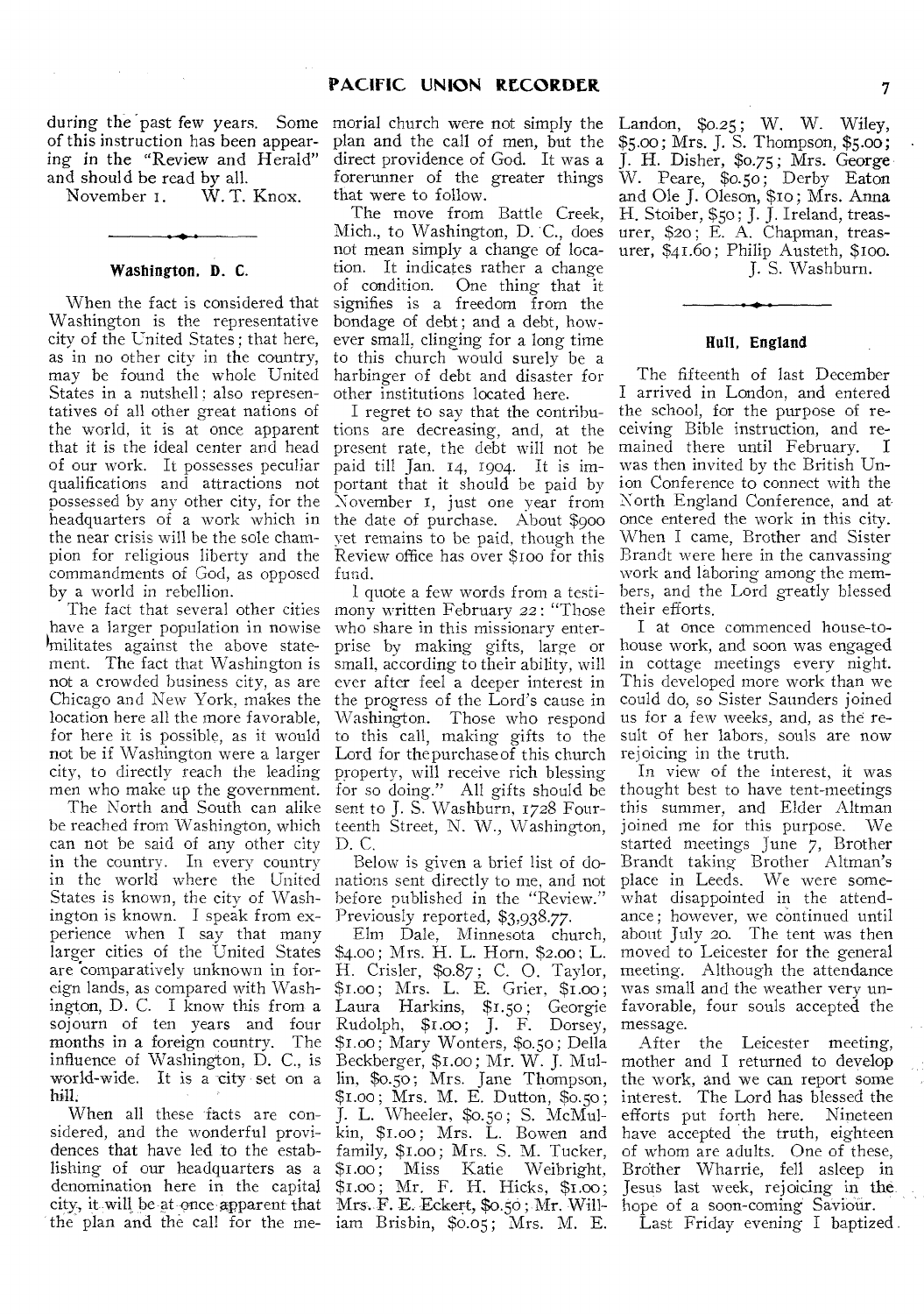seven, and on the Sabbath twelve were received into the church. It was thought best that the remaining ones should be more thoroughly instructed in the message before taking this step.

We believe that exercise is necessary to good health, and therefore have organized the church into a working body, so arranging it that all will have a definite work to do each week, from the oldest members to the young children.

We have purchased a supply of tracts dealing with this message. From one to three of these are placed in envelopes, which are numbered, and each person has at least one series of these silent messengers. The worker leaves envelope No. i in some house in the territory assigned to him, with the request that it be carefully read, saying that it will be called for the following week. When No. i is returned, it is not taken home, but passed to some one else, and envelope No. 2, accompanied with "Good Health," is left, thus early introducing the principles of health. When No. 2 is needed no more, it is also passed on to take the place of No. i the second time, and package No. 3 is left, and so on.

The children, after reading their "Youth's Instructor" and "Little Friend," take them to some home where there are children, thus seeking to awaken an interest in the younger members of the family. They also have a part in the' tract work.

All papers and tracts are stamped with the words "Seventh-day Adventist Mission." This will let people know who we are and our place of worship.

As far as possible, the interest developed will be followed up with Bible work and cottage meetings, and, as the result of this work, with the blessing of God, the church is looking for a good harvest of souls. We are all of good courage, rejoicing in the hope of the Saviour's<br>soon coming. D. A. Parsons. D. A. Parsons.

September 27.

He who can suppress a moment s anger, may prevent a day of sorrow.



#### **Ode to a Lily**

0 star on the breast of the r.ver! O marvel of bloom and of grace!

Did you fall right down from heaven, Out of the sweetest place?

You're as pure as the thought of an angel; Your heart is steeped in the sun, Did you grow in the radiant city,

My pure and holy one?

Nay, nay, said the lily, I fell not from heaven;

None gave me my saintly white; It slowly grew in the darkness, Down in the dreary night.

From the ooze of the slimy river, I won my glory and grace. White souls fall not, my poet,

They rise to the sweetest place. *—Selected.* 

#### For Sabbath-school Teachers

"Oh, yes; it is a good deal of trouble; but then, I do not mind that, if my boys have a good time, and if I am sure that I am doing them good directly or indirectly."

The speaker was a Sabbathschool teacher, who had adopted a rule of inviting the ten boys of her class to tea and to spend the evening with her once a month.

"I have chosen the third Thursday in the month as the time for this social meeting, and I really think it is about the pleasantest evening in the month. Yes, and I am sure that it *gives* me a hold on my boys that I could not get in any other way."

I do not doubt it. The boys in this teacher's class did not have many social pleasures, and none of them had as pretty a home as that in which their teacher lived. The mere influence of that home was uplifting, and it gave those boys higher and better ideals of home life. Of course, it would be a good deal of trouble to have ten or twelve boys to tea once a month, and give the whole evening to them afterward, but it is possible that the salvation of a human soul might be the dirt for the sake of the strokes. the reward one would gain. It is often troublesome to do the things higher. In mature years it is the that count for most in this life. It usual manifestation that we miss

is often a good deal of trouble to teach a Sabbath-school class, but really masterful men and women never shrink from a task that counts for weal or woe in a human life.— Selected.

#### **"Me Can't Love You Now"**

A little girl two and a half years old was accustomed to kiss her father, hug him, and then gently stroke his cheeks with her hands. This stroking of his cheeks she called loving him. One day she climbed the stairs and came pattering into his study to tell him about some wonderful event in her little baby world. Of course he laid aside his work and listened with rapt attention to her recital. When the little speaker was through and ready to go back to her play, she kissed her father and hugged him, but declined to "love" him. Her explanation was simple and suggestive. She held up her two fat little hands and said, "M4 can't love you now; 'my hands dirty." There was no mistake as to the dirt. The hands were in evidence against her that she had been handling the coal scuttle, fire poker, or some other sooty object. "Me wash my hands; den me love you," she quickly added, and ran away to execute her purpose.

The father mused upon the incident and the words, and this was the substance of his musing: Of course, he thought, my child loves me—loves me continuously and<br>uninterruptedly. There has been There has been no abatement of her love. When she says, "Me can't love you now," she speaks only of the outward manifestation, not of the inward reality. The soiled hands interfered only with the usual manifestation, not with the existence of love in her heart. And yet that father could not but miss the usual manifestation and regard its withholding as a loss. He missed the soft strokes of the little hands upon his cheeks, and could have endured

Let us' carry this lesson a little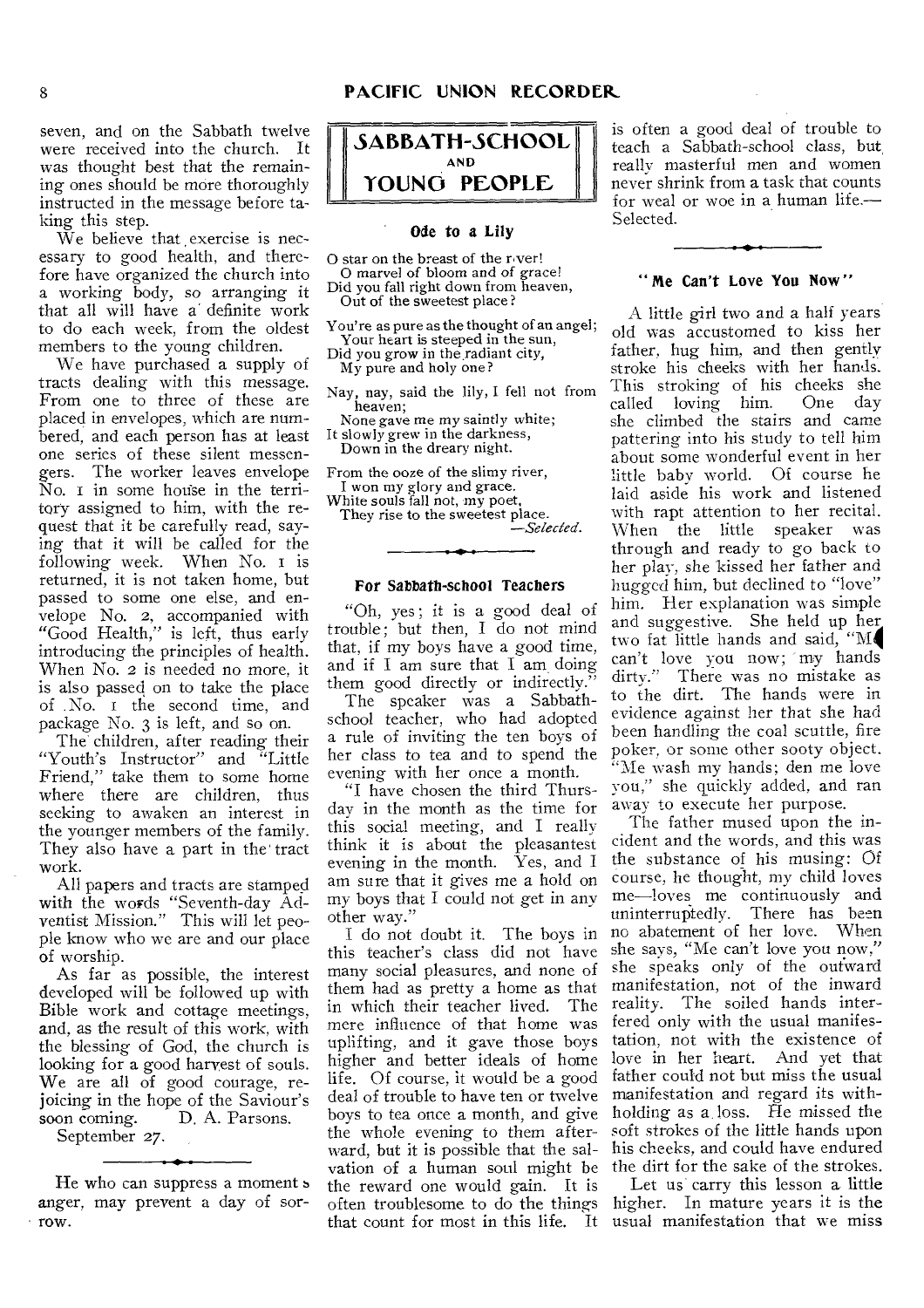do not doubt the existence of the love of husband or wife or brother or sister or friend, but we miss the manifestation of that love when it is withheld. It is a loss in our lives. The withholding of the strokes upon the cheeks is a painful procedure, whether purposely or carelessly. In the spiritual family, the great Father doubtless yearns for the love of His children and feels —can we doubt it?—the loss when the usual and proper manifestation is withheld. And is it not true that the stain of sin interferes with the manifestation of love in adult life just as it did in this little child? The child felt instinctively that it was not the proper thing to stroke her father's face with her soiled hands, hence she withheld the manifestation of her love in the usual way. In maturer life we act from the same motive. We are fretted, worried, put out. We decline to manifest our love to dear ones. They miss it and suffer loss. We lave neglected duty, yielded to temptation, succumbed to evil. Our hands are soiled. We withhold the usual manifestation of our love to God.

Clean hands, consistent lives, these constitute the condition of sincere manifestation of love to God and to man. Repentance and confession secure cleansing. It is a straight way, but it is good and sweet to walk there. "Me wash my hands; den me love you."— Presbyterian.

#### Showing Inferiority

Showing due deference toward others is an indication of selfrespect. Failing to give respect to those who deserve it is an indication of a lack of self-respect. Those who are deservedly looked up to by their fellows are pretty sure to be those who are most ready to give due deference to all whom they meet, or with whom they have any dealings. Those, on the contrary, who habitually fail to give deference to others, even to those who are most worthy of it, are those who have neither honor from their fellows

and count among our losses. We nor a right estimate of themselves.

> It requires and marks a man above the average in the community to be able to know and to do his duty in accordance with the apostolic injunction, "Render therefore to all their dues ; tribute to whom tribute is due; custom to whom custom; fear to whom fear; honor to whom honor." But any boor, whatever his title, can show his inferiority by his lack of self-respect or of respect for his equals or superiors.—Selected.

## Getting Ready to Enjoy

She was a little old woman who came on at a country station for her first journey by railroad. The other passengers smiled as they watched, while she settled herself and her belongings as if she expected to travel round the world.

A young relative who was with her called her attention to a beautiful view of the river, but she was so busy in tucking a veil over her bonnet that she gave it scant notice.

"Presently, John. As soon as I get everything all right, I'm to sit back and enjoy myself," she said. "I always have been longing for a long ride in the train."

But her satchel, basket, and box were not easily arranged to her liking, and the forty-mile ride was brief.

"Already ?" she exclaimed, as the name of her destination was called. "Why, I've hardly had a moment of pleasure from the journey yet. If  $\hat{\Gamma}$ d thought we were goin' to stop so soon, I wouldn't have wasted all my time fussing about things."

The passengers smiled again, but doubtless some of them were taking their life-journey in much the same fashion. The world holds many who spend their days in getting ready to live, who sacrifice sweetness, ties, and pleasures of the present to amass goods for the time when they can "sit back comfortable" and enjoy themselves ;.but before it comes, the journey is ended.

Believe me, the talent of success is nothing more than doing what you can do well.—Longfellow.

#### "Christ is All"

"He satisfieth the longing soul." Ps. 107 :9.

What would satisfy you in regard to religion if you wrote out a catalogue of everything which you felt you could desire? Would you not write down at the very beginning, "Peace with God, so that I should not be afraid of Him"? You know in your hearts that that is supplied by the sacrifice of Jesus Christ on the cross. You have but to say, "Amen; thank God, it is true. I believe it."

Then would you not write down, "Constant keeping from all evil, and the supply of every need"? The Bible is full of that blessed truth at every point: the keeping Christ, the providing Lord, the comforting Friend, the everlasting Portion of God's people. Whatever you wish, there stands the living God, and says, I am. God must give; He can not withhold: He would not be God, any more than a fountain would be a fountain, if He were not perpetually pouring out His fulness upon all the universe."

Suppose that you say, "I want a future that is clear and full of provision for eternity." The Lord is our everlasting Portion.

#### Looking On God

The Emperor Trajan could not conceive how God could not be seen by mortal eye. "You say," said he to Rabbi Joshua, "that your God is everywhere. I should like to see Him."

"He is indeed everywhere," said the rabbi, "but no mortal eye can behold His glory."

The emperor insisted.

"Well," said Joshua, "suppose we go first and look at one of His ambassadors."

The rabbi bade him look on the noonday sun, blazing in his meridian splendor. The emperor could not see, for the light dazzled him.

Said the rabbi: "Thou art unable to bear, the light of one of His creatures ; how, then, couldst thou look upon the Creator? Would not such a light destroy thee?"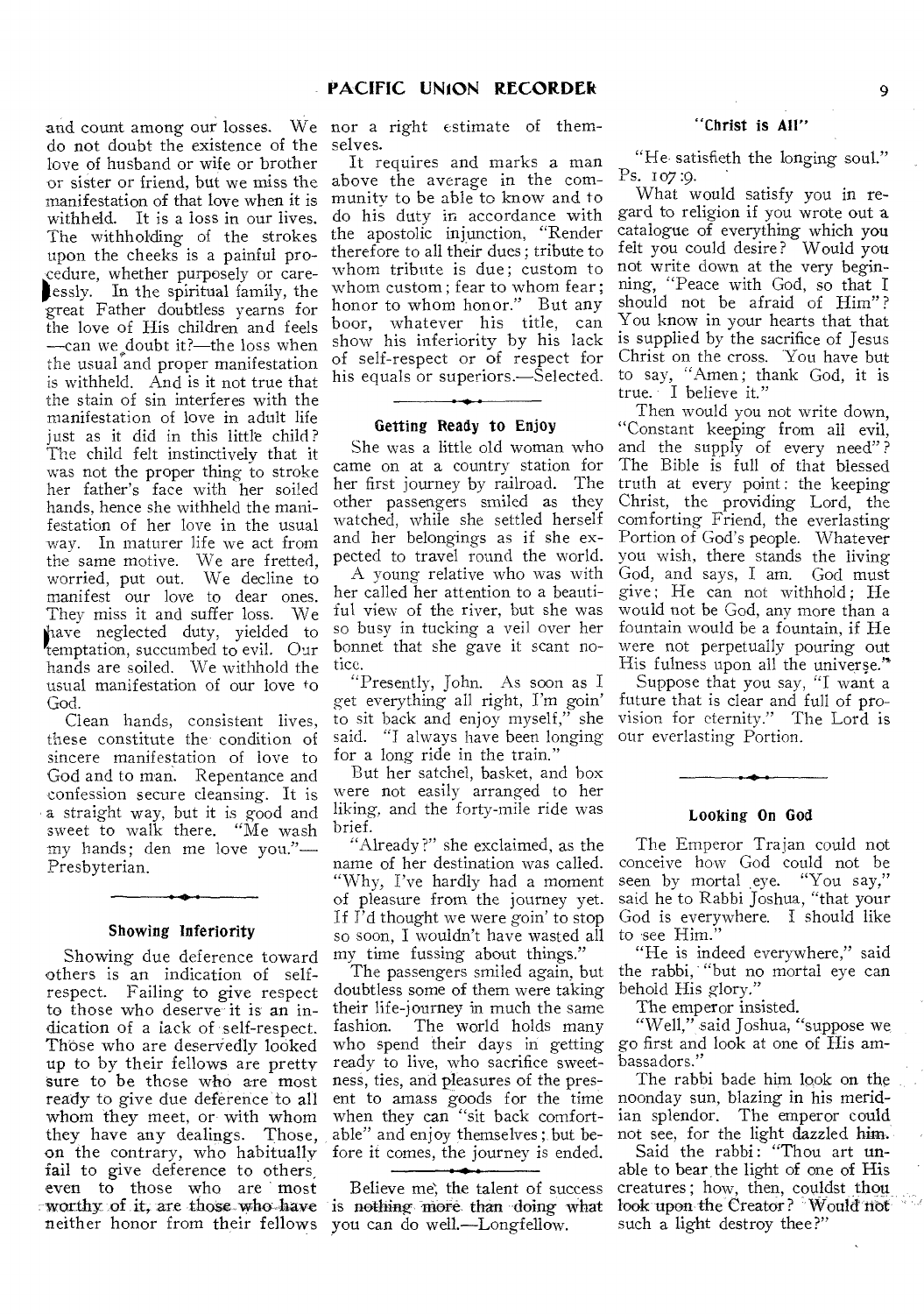## I0 **PACIFIC UNION RECORDER**



## By-Laws of the Pacific Educational Association

## ARTICLE I.

Name.

The name of this corporation is PACIFIC EDUCATIONAL AS-SOCIATION.

## ARTICLE II.

#### Corporate Powers.

The corporate powers of this Association shall be vested in a board of seven Directors, who shall be members of this Association, and four of said Directors shall constitute a quorum for the transaction of business.

## ARTICLE III.

#### Directors.

The Directors shall be elected by ballot at the annual meeting of the members of this Association, to serve for one year, and until their successors are elected and appear for duty. Their term of office shall begin immediately after election. As soon as possible after the annual meeting, the Board of Directors shall organize by electing a President, who shall be of their number, and a Secretary and Treasurer, who may or may not be members of the Board. They may also elect a Vice-President, who shall be of their number, a Business Manager, and an Auditor.

#### ARTICLE IV.

#### Powers and Duties of -Directors.

I. The Board of Directors shall have the power to fill any vacancy occurring in the Board, whether by death, resignation, or other cause, and any person chosen to fill such vacancy shall hold office until the first meeting of the members of the Asssociation thereafter, provided, however, that the office of any Director may at any time be declared vacant, and another person elected in his place, by a twothirds vote of the members of the Association, at any meeting duly

called and held for that purpose, at which meeting a quorum as specified in the Articles of Incorporation shall be present

2. To declare vacant the seat of any Director who shall absent him-. self from five successive meetings of the Board of Directors.

3. To call special meetings of the members of the Association, or of the Board of Directors, whenever they deem it proper.

4. To direct and prescribe the course of study at any and all institutions of learning operated and conducted by this Association, and to establish and maintain a standard of discipline to be observed in such institutions.

5. To appoint and remove at pleasure, for all colleges and other institutions of learning maintained and operated by this Association, such presidents, teachers, and tutors as they may deem necessary for proper instruction and discipline therein, and also to appoint and remove at pleasure such other officers, agents, and employees as they shall deem proper, and to prescribe the duties and determine the rate of compensation to be paid to each of said persons; and also to fix and determine the amount of tuition that shall be paid in any prescribed course of study in all or any of said educational institutions.

6. To conduct, maintain, and control the affairs and business of this Association, and for it and in its behalf to take and hold real and personal property by gift, grant, subscription, or bequest, and to sell, mortgage, lease, or otherwise dispose of the same, and to make rules and regulations, not inconsistent with the laws of the State of California, or the by-laws of this Association, for the guidance of the teachers, officers. and managers of the affairs of this Association, and to supervise all officers, agents and employees, and to see that their duties are properly performed.

7, To incur indebtedness to an amount not exceeding one hundred thousand dollars; and the note or obligation given for the same, signed officially by the President and Secretary, with the seal

of the Association, shall be binding upon the Association.

 $\overline{8}$ . To invest and apply, subject to the approval and ratification of the members of this Association, the income, profits, and earnings of this Association in and to the establishment, maintaining, and carrying forward of colleges or other institutions of learning founded for the same purposes and objects as are specified for this corporation.

9. It shall be the duty of the Directors to cause to be kept a complete record of all their acts and minutes of the meetings of the members, and to present a full statement, certified by the Auditor at the annual meeting of the members of the Association showing in detail the assets and liabilities of the Association and in general the condition of its business and affairs, including the losses and gains of the Association.

#### ARTICLE V.

#### Officers.

The officers shall be a President, Secretary, and Treasurer; and Vice-President may also be Vice-President may also elected, which officers shall be elected by and hold office during the pleasure of the Board of Directors.

## ARTICLE VI.

#### Duties of Officers.

The duties of officers, including President, Vice-President, Secretary and Treasurer, shall be those usually pertaining to such offices, and such other duties as may be prescribed by the Board of Directors.

# ARTICLE VII.

#### Secretary.

The Secretary shall provide and keep a "Membership Record," in which shall be kent in alphabetical order, a record of the qualified membership of this Association, together with the names and postoffice addresses of each member. He shall also keep a record of all donations, grants, legacies, or other property bequeathed to, owned and held by this Association.

## ARTICLE VIII.

Trust Funds.

All funds received, either as sub-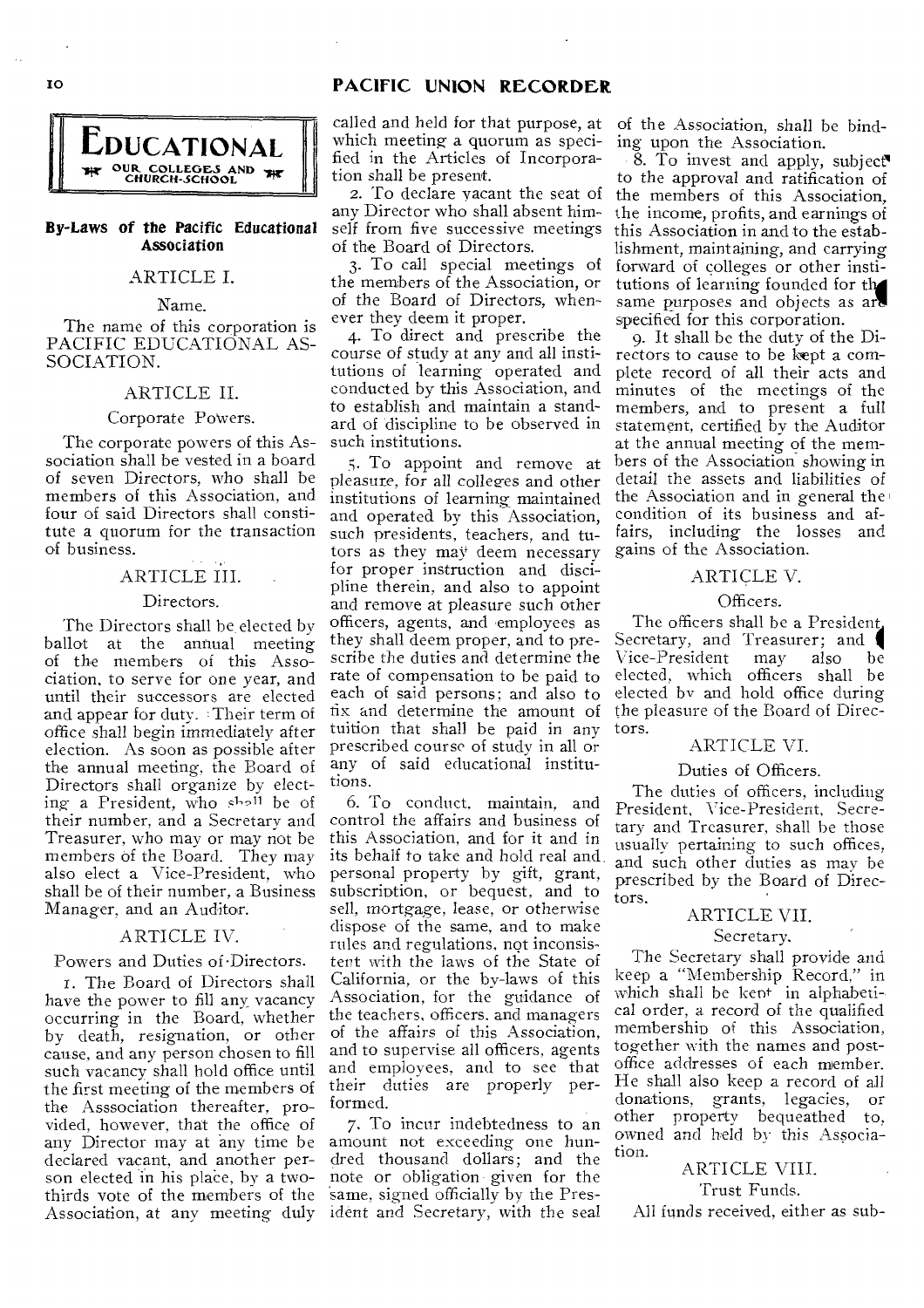scriptions, legacies, donations, tui-members thereof duly called and **hereunto set our hands and seals**  tions, or otherwise, for the benefit held for that purpose. of any of the educational institutions of this Association, shall be severally applied to carry out the purpose for which it was bestowed, according to the best judgment of the Directors.

## ARTICLE IX.

#### Meetings.

t. The annual meeting of this Association shall be held at Healdsburg, Sonoma County, California, on the third Tuesday in June in each year, and shall be called by notice printed for at least two weeks prior to the date of said meeting in the "Pacific Union Recorder," a paper printed at Oakland, California, and also for the same length of time in a paper printed in Sonoma County, and such other notice as the Directors may prescribe; or, said annual meeting may be called by a notice in writing by the President and Secretary, addressed to each member personally, at his last known place of residence, at least ten days before the date of such meeting. Twenty-five members **shall constitute** a quorum, and **be competent**  to transact any **and all business;** a less number **may adjourn from time to** time. Special **meetings of**  the members may be **called by the**  President, or by **the Board of Directors,** at any time, **by giving ten days' notice thereof by mail, addressed** to the last known place **of**  residence of each **of said members.**  2. Regular meetings **of** the

Board of Directors may **he** held on the third Tuesday of each month, and may be called with or without notice. Special meetings of the Board of Directors may be called by the President, or, in the absence of the President, or his inability to act, by the Secretary, at any time.

#### ARTICLE X.

#### Amendments.

These by-laws may be altered or amended by a two-thirds vote of the members present, and constituting a quorum, as provided in the Articles of Incorporation, at the annual meeting of this Association, or at' any special meeting of the

#### ARTICLE XI.

Seal.

This Association shall have a common seal, in the usual form, with the words "Pacific Educational Association, Incorporated September 11, 1903," or similar device.

Know All Men by These Presents, That we, the undersigned, Directors and members of the corporation known as and called PA-CIFIC EDUCATIONAL ASSO-CIATION, do hereby certify that the above and foregoing by-laws were duly adopted as the by-laws of said corporation on the twentyeighth day of September, 1903 and that the same do now constitute the-by-laws of said corporation, and we do hereby further signify our assent in writing to the ratification of said by-laws.

**this 28th day of September, 1903.** 

| A. S. KELLOGG   | (Seal) |
|-----------------|--------|
| ALONZO T. JONES | (Seal) |
| M. E. CADY .    | (Seal) |
| GEO. W. MILLS   | (Seal) |
| J. A. DOLSON    | (Seal) |
| C. L. TAYLOR    | (Seal) |
| M. H. BROWN     | (Scal) |
| Directors.      |        |

#### H. G. LUCAS,

Secretary Pacific Educational Association.

## Words of Cheer from Fresno

The church here has lost none of its interest and enthusiasm in the church-school work, during the summer vacation. It is really refreshing to come among them and feel their confidence and assurance in the ultimate triumph of the school work. Surely no school could come short of success with such support as the brethren and

**In Witness** Whereof, **We have**  sisters here show themselves will-

Annual Report of Church Schools, California Conference July 1, 1902-July 1, 1903

| Rank<br>Attendance<br>$\frac{1}{2}$<br>$\mathcal{P}$<br>δŚ, | NAME OF<br>SCHOOL     | z<br>9.<br>eachers<br>$\overline{a}$ | $_{\rm 5}^{\rm X}$<br>Taught<br>Months | $\sum_{i=1}^{n}$<br>Enrolled<br>Boys | No.<br>Eurolled<br>Girls | Total<br>Enrolment | ゝ<br>verage<br>Attendance.<br>Daily | ₽<br>verage<br>Belonging<br>No | ᠊ᡆ<br>Ğ,<br>Attendance<br>.cent<br>ġ, | Tardinesses      | sus<br>isits by $B$ oard . | sits.<br>bthers<br>्<br>श्र |
|-------------------------------------------------------------|-----------------------|--------------------------------------|----------------------------------------|--------------------------------------|--------------------------|--------------------|-------------------------------------|--------------------------------|---------------------------------------|------------------|----------------------------|-----------------------------|
| r                                                           | Healdsburg            | 3                                    | 9.                                     | 66                                   | 74                       | 140                | 94.9                                | 99.4                           | 95.2                                  | 848              | 28                         | 508                         |
| $\mathbf{z}$                                                | Oakland               | $3 - 2$                              | 9                                      | 50                                   | 50                       | 100                | 62.                                 | 67.3                           | 92.                                   | 540              | 10                         | 245                         |
| 3                                                           | Fresno                | $\overline{a}$                       | 8                                      | 36                                   | 34                       | 70                 | 50.8                                | 54.8                           | 92.7                                  | 482)             | 5                          | 46                          |
| $\overline{4}$                                              | San Francisco         | $\overline{2}$                       | 10                                     | 37                                   | 33                       | 70                 | $43 - 7$                            | 47.4                           | 92.9                                  | 325              | 9                          | 235                         |
|                                                             | Sanitarium            | I                                    | 7                                      | 22                                   | 25                       | 47                 | 32.7                                | 34.6                           | $94 - 4$                              | 132              | ĩ                          | 12                          |
| $\frac{5}{6}$                                               | Santa Rosa            | T                                    | 7                                      | 14                                   | 24                       | 38                 | 22.7                                | 25.8                           | 98.1                                  | 210              | 9i                         | 49                          |
|                                                             | Hanford               | T                                    | 7                                      | 13                                   | 18                       | 3I                 | 22.5                                | 23.5                           | 95.2                                  | 307              | 4                          | 25                          |
| $\frac{7}{8}$                                               | San Jose              | $\mathbf{r}$                         | 8                                      | 15                                   | 18                       | 33                 | 21.4                                | 23.4                           | 91.5                                  | 191              | T                          | I9                          |
| 9                                                           | Eureka                | T                                    | 8                                      | 18                                   | 22                       | 40                 | 20.4                                | 22.5                           | 90.5                                  | 165 <sup>1</sup> | 10                         | 72                          |
| ΙO                                                          | Red Bluff             | I                                    |                                        | 12                                   | 18                       | 30                 | 20.                                 | 23.6                           | 85.3                                  | 177              | 5                          | 10                          |
| II                                                          | Sebastopol            | r                                    | $\frac{5}{8}$                          | 9                                    | 12                       | 2I                 | 16 g                                | 18.3                           | 92.5                                  | 58,              | 4                          | 15                          |
| 12                                                          | Pepperwood            | $\mathbf{r}$                         | 7                                      | $I$ $I$                              | 12                       | 23                 | 11.7                                | 13.5                           | 86.3                                  | 205              | 27                         | 72                          |
| 13                                                          | Reno, Nevada……………     | r                                    | 8                                      | 6                                    | 15                       | 21                 | II.                                 | 12 1                           | 92.                                   | 120              | 2!                         | 59                          |
| 14                                                          | Alameda               | 1                                    | 8                                      | TO                                   | TO.                      | 20                 | 10.8                                | 12.                            | 83.                                   | 202              | 6                          | 46                          |
| 15                                                          | Petaluma              | $\mathbf{I}$                         | 6                                      | IO                                   | 6                        | 16                 | 8.4                                 | 9.7                            | 86.4                                  | 97               | 4                          | 35                          |
| 16                                                          | St. Clair, Nevada     | r                                    | 7                                      | 5                                    | 7                        | 12                 | 8.2                                 | 9.                             | 92.1                                  | 4 <sup>c</sup>   | 5                          | 18                          |
| 17                                                          | Bakersfield           | $\mathbf{I}$                         | 7                                      | ĩΙ                                   | $\overline{7}$           | 18                 | 7.8                                 | 8,6                            | QI.7                                  | 58               | 17                         | 17                          |
| 18                                                          |                       | $\mathbf{r}$                         | 6                                      | 2                                    | 9                        | 11                 | 64                                  | 7.1                            | 90.7                                  | 79               | 9                          | 27                          |
| 19                                                          | Armona                | $\mathbf{r}$                         | 7                                      | 3                                    | 4                        | 7                  | 6.7                                 | 5.9                            | 96.4                                  | $\Omega$         | 7                          | IJ                          |
| 20                                                          | $G$ lennville         | $\mathbf{I}$                         | 6                                      | $\alpha$                             | T.                       | 3                  | 2.8                                 | 29                             | 96.9                                  | $\overline{a}$   | T                          | $\overline{a}$              |
|                                                             | Totals and Averages26 |                                      |                                        | $7.4 \, \text{J}$ 5.2                | 1399                     |                    |                                     |                                | 751 480.8 521.4 91.1 4247             |                  |                            | 164 1523                    |

Average salary paid teachers \$30 per month Number of separate school buildings. 5 Number of special school rooms. part of or joined to church buildings. 9 Number of private or other special rooms 6 Other statistics as to cost per pupil will be given later if proper data can be

obtained from the various school boards. J. S. Osborne,

Calif. Church School Supt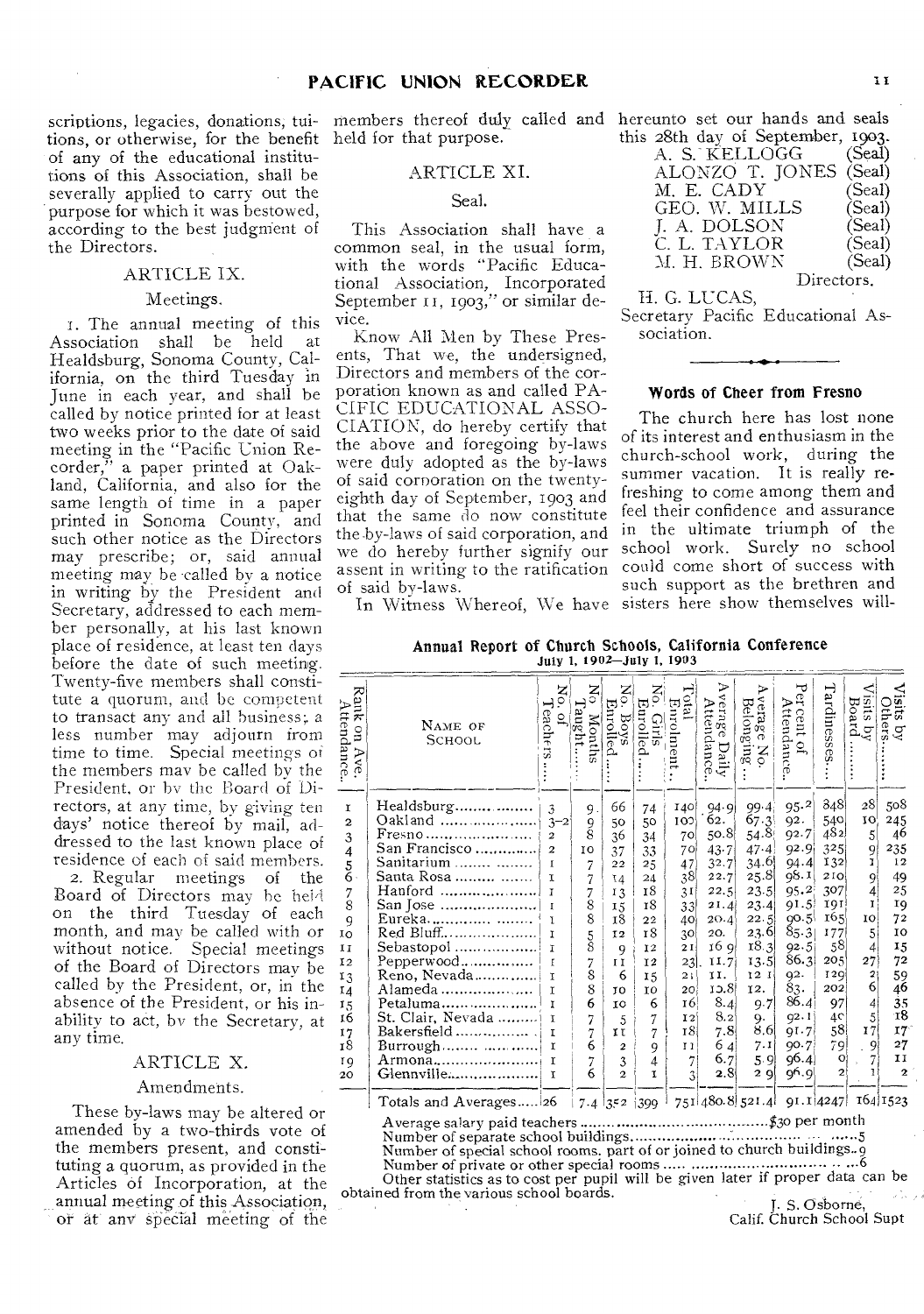ing to give. They have made no provision for failure and expect influence not in harmony with such The truth that the Master soon is none.

trustees after some counseling to- attendance, considering the exer- what we do must be done quickly gether, took out the partition be-cise of such an influence as forfeittween the rooms occupied last year ing my membership in the school. and fitted it up for the advanced Name of applicant. division. We have now the best school-room in the conference, at least the best I have seen. Last year we had from thirty-six to fortyfour pupils in a room twenty by twenty-two, and we thoroughly appreciate the change. The primary division is provided for downstairs.

Our school opened October 5. We have fifty-three on the roll. So far we have made a most flattering improvement over last year in the matter of punctuality. A good spirit prevails among the pupils, and there is more of a settling down to hard work from the start than there "whosoever will may come." was last year.

The following form ,of application, which has been accepted by every enrolled member of the school, as setting forth the principles upon which the school is founded, is placed in the hands of any new pupil who may desire to unite with us.

## STUDENT'S APPLICATION

TO THE BOARD OF DIRECTORS OF THE SEVENTH-DAY ADVENT-IST CHURCH-SCHOOL OF FRESNO, CALI-

## FORNIA.

admission as a student to the and attendance. Seventh-day Adventist Church-School of Fresno, California.

conducted as a religious school, city for some of our books. where the Bible will be taught as 'Christian courtesy will be mani-are ready for baptism. Others are the students both in and out of the days but, thank the Lord, the mes-**I** can to secure this end.

The school board and church rect the same, or discontinue my the people and they realize that Should I at any time exert an so much time talking about work. a school I promise to promptly cor- coming is taking a firmer hold upor

Location ................. Name of Parent or guardian . . . . .

Address ...............

This places the pupil on his honor 410 N. Wallace Street. and saves the • board the trouble of calling a meeting to decide upon every application. If any pupil comes to that place where he finds himself out of harmony with the discipline of the school and is not willing to correct his conduct, he simply takes himself away and the board and teachers are saved all unpleasantness. By this plan,

I hereby make application for meetings are growing in interest Most of the young people are active in different lines of missionary work. They have kept up their regular meetings through the sumregular meetings through the sum-<br>mer and are still conducting meet- opened Oct. 28, 1903. The presings at the hospital. They sell about two hundred and fifty copies of the "Life Boat" each month and this month disposed of a number of work have been commenced. The the special issue of the "Health Journal." Their last enterprise is to take the responsibility of paying for and distributing some invitation cards to announce the subjects of the Sunday evening services. These

Believing that the school will be make a systematic canvass of the We have plans for a class in connection with our school that will

the foundation of all truth, where attended and deeply spiritual. Two fested and thorough discipline main-under deep conviction. The enemy tained, where the deportment of makes a hard fight for souls these school-room will be characterized sage is more powerful than all the leave flowers. Delicate jellies and by such earnest, devoted work as hosts of evil. There is the sound nutritious soups are carried to shutwill develop their moral, spiritual, of a going in the tops of the trees, ins. When books and periodicals intellectual, and physical powers to and many of the people of God have been read at home, they are the highest degree attainable; I de-know the *sound,* and are armed for passed on or sent to some one at a sire to co-operate with the pupils service. The time is fully come distance. The home has many little and teachers in the maintenance of when many men and woman are pathways reaching out to other and such a school, and will do the best needed to go out and show people less-favored people, and making Our Sabbath meetings are well how to work rather than to spend them happy."—Selected.

B. L. Howe,

223 Effie St., Fresno.

Montana Church School Directory 4 Schools and teachers as fol lows:—

Bozeman, Miss Teressa Reed,

Helena, Miss Myrtle Bailey, 108 Grand Street.

Great Falls, Miss Jessie L. Bailey, 812 Fourth Avenue, N.

Missoula, Miss Jessie L. Boardman.

Hamilton, Miss Faye Conard.

Pageville, Miss Adaline Rouieau.

Cora, Miss Luella Haines.

Stevensville, Miss Anna Sedgwick.

#### Montavilla, Oregon, Church-School Report

ent enrolment is fifty-three Grades one to eight, inclusive.

Manual.training and missionary work with "Our Little Friend" will be taken up soon.

We as teachers are much encouraged with the work and rest assured that the Lord's blessing will be upon us this winter.

Helena Hughes, Irene Anderson, Teachers.

#### Kindly Actions

"It has been a revelation to me," said one friend to another, "in my visit to this house, to observe the kindly acts of neighborly courtesy,<br>which are incessant. Nobody which are incessant. seems ever forgotten. If a daughter is going on an errand, she stops to inquire for a sick friend or to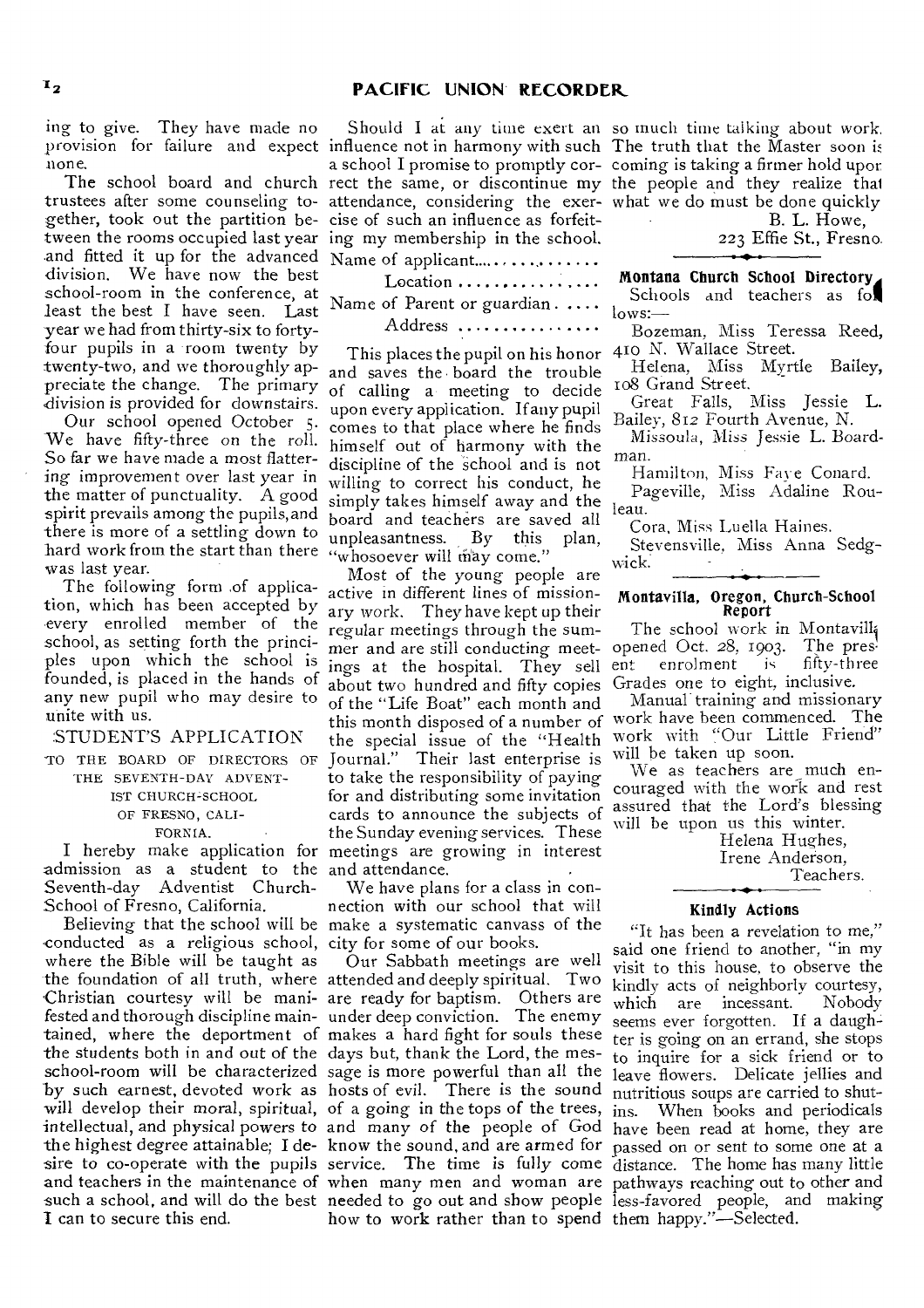

#### St. Helena Sanitarium

We are glad to report the progade the last few months. We ss the St. Helena Sanitarium has have had an unusually large patronage for the fall season ; during the month of October the main building was full, besides a large -number in the cottages. It has been the custom to close the cottages -as soon as the summer rush is over ; this was done to save the expense of heating the outer buildings. Thus far, however, we have not been able to accommodate all of our patients in the main building. The rooms that have been vacant are the cheaper rooms. Our patients are of an exceptionally appreciative class, and are anxious to learn how to regain health and to retain it.

The receipts for September were better than for several years previous during the same period, and in October we averaged about ten more patients than in September. One thing very gratifying is that the Lord has blessed us in a spiritual way. He has shown Himself to be the Great Physician, who .healeth all our diseases and forgiveth all our iniquities. Most of our patients attend the devotional meetings in the chapel, and seem to be intensely interested in the truths presented. This has been a very encouraging feature of our work. We believe we must go farther than the healing of the body, and also help the soul. May the Lord prosper the medical mis, sidnary work, so that many souls will be brought into the kingdom through its instrumentalities.

T. J. Evans, M. D. October 26.

## He who can not preserve the equanimity of his soul in patience, despite the raspings of circumstance, can expect but little comfort in a world like ours, keyed though it is to grand possibilities.  $-Eli$  Fay.



THE BOOK WORK Western Washington Conference Report for Two Weeks Ending Oct. 27, 1903

| GREAT CONTROVERSY   |  |              |          |  |  |  |  |
|---------------------|--|--------------|----------|--|--|--|--|
| Name.               |  | Hrs. Ord.    | Value.   |  |  |  |  |
| F. P. Wright 45     |  | 10           | \$1950   |  |  |  |  |
|                     |  | -3           | 10 35    |  |  |  |  |
| F. W. Ham  16       |  | $\mathbf{I}$ | 300      |  |  |  |  |
| W. M. Furber  27    |  | 4            | II OO    |  |  |  |  |
| Anna Pound  60      |  | .5           | 12 50    |  |  |  |  |
|                     |  | 4            | 10 50    |  |  |  |  |
| Mabel Butler 21     |  | 3            | $8$ $00$ |  |  |  |  |
| Ada Greenleaf  13   |  | 4            | 10.50    |  |  |  |  |
| $Total$ 227         |  | 34           | 85 35    |  |  |  |  |
| Miscellaneous sales |  |              | 22 15    |  |  |  |  |

Upper Columbia Conference For Week Ending Oct. 17, 1903 HEALTH EOOKS

A. D. Guthrie 13 6 \$34 00

#### Canvassing Work in Southern California

I was called to attend the campmeeting which was held in Los Angeles, August 27 to September 7. The attendance was large and the meeting a good one, but there was so much business to attend to and other meetings held that there was but little chance for the canvassing work to be considered. However, quite an interest was aroused in this branch of the cause, and fifteen or more persons handed in their names as those who desired to take up this work. About two-thirds of these afterward decided to attend school a year at Fernando, and thus deferred entering the field until the school vacation.

It was voted on the camp-ground to hold a canvassers' institute some time during the winter for those not attending school, and another at the close of the school, at Fernando, for those desiring to spend their vacation in canvassing.

After the camp-meeting I remained in Los Angeles a number of days, laboring with different in-One sister, who has been physically unable to continue her work for the last year, expressed her wish to again enter the ings" and two for "Great Controversy." Brother J. J. Robinson, an faith, believing that this work experienced canvasser from Ar-triumph gloriously."

kansas, was expected to join this company.

On my way home I spent a short time at Fernando, visiting the tract society and school. I was pleased to see so large an attendance of bright young people, and enjoyed the privilege of talking to them a short time at chapel. I am sure much good will result from the training given at this school, and that it will send out many workers into the cause.

S. C. Osborne, Gen. Agt. Pacific Union Conf.

#### Periodical Work

Under date of October 14, Brother A. D. Gilbert, writing from St. Louis, Mo., says:—

"The last seven weeks I have labored in the conferences of Iowa, Nebraska, Kansas, and Missouri. The Lord has greatly blessed the work at every place. At Sioux Falls, S Dak., a club of forty-five "Signs" was secured; the Big Springs church ordered thirty copies, and also the Sioux City church thirty copies. At the last named place we organized a company to do street work, and in about an hour and a half seventy copies were disposed of. The church elder and librarian and the children took part. All were encouraged to continue the work.

"The Topeka and Ottawa, Kan , churches are carrying on house-tohouse and street work successfully. The Kansas Citychnrch ordered 14.5 copies of the "Signs" for individual members and a club of TOO for street work. A company was organized and a large number responded.

work. At Redlands three persons am visiting the various families and took the drill, one for "Bible Read-getting them to do house-to-house "In St. Louis we have a small company of six to sell the "Signs"' on the street, but in a short time one evening eighty-six copies were sold, Sunday morning I. went with some little colored boys, to sell papers to those of their own race. One little fellow, five years old, sold two copies. At present I work. I am full of courage and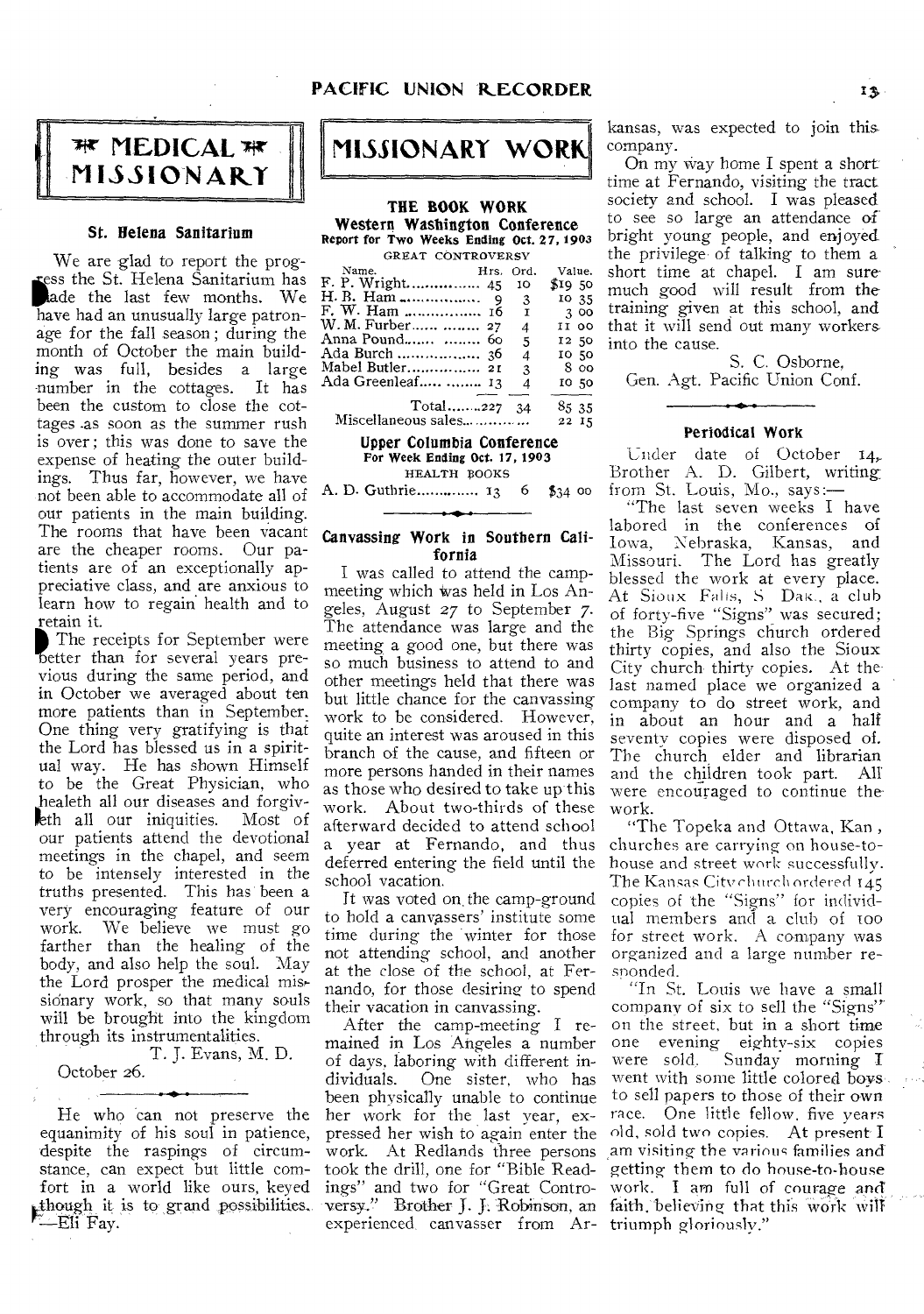## **<sup>1</sup>4 PACIFIC UNION RECORDER**

## Capital and Labor

Never before in the history of our world was there so much agitation over the subject of *capital and labor* as now.

Never before were the laboring classes so well and so thoroughly organized as now.

Never before were there such gigantic combinations of capital and moneyed interests as now.

Never before was there so much discontent among the laboring classes as now.

Never before was there such a large and general demonstration by laboring men all over this country as on the 7th of September, 1903.

And the question is being asked on every hand, *What do these things mean, and what will be the final outcome?* 

In the providence of God, another grand opportunity has come to our people to present to the world God's answer to these momentous questions.

The publishers of the "Signs of the Times" have decided to issue a special double number of this paper on the subject of *Capital and Labor.*  The whole question will be treated in a fair, impartial manner, without antagonizing any one.

Articles will appear from prominent men representing both sides of the question. Then, without comment or taking sides with either party, will be shown what the Bible says concerning the present situation, the remedy, and the final outcome.

The paper will be beautifully illustrated with original engravings, designed to tell the story as fully as possible, thus appealing to the eye as well as to the mind.

The first page of the cover will he a strong allegorical drawing representing Capital and Labor striving with each other for the mastery and overriding the masses.

Other illustrations will follow, representing Christ at work as a carpenter, Paul as a tent-maker, Peter and John as fishermen, etc. Then there will be a few portraits of eminent philanthropists who have used their money wisely for the benefit of mankind, and under each portrait we will give a brief result in the light of history.

history of the person, how he used his money, etc.

There will also be a double-page insert, showing the great labor demonstration as it appeared in the large cities on the 7th of September, 1903, taken from photographs ; also illustrations showing Christ searching for the lost sheep, the hope of the Christian, the new earth, etc.

Without doubt this will be one of the most attractive, interesting, and important numbers ever published, and it ought to have a circulation of a million copies at least.

In order to secure the best results, the most thorough organization should be perfected by our tract societies and churches, and all the territory mapped out and apportioned to different ones, so that no haphazard work will be done, and so that we may be sure that all<br>are reached. Special attention Special attention should be given to the large cities, and a good, efficient corps of workers placed in each one. This special number should be used as a means for securing subscriptions to the regular issues.

The subject is one that will interest all classes, the high and the low, the rich and the poor, and the paper will sell at sight.

The following is a brief outline of *some* of the articles which this special number will contain :—

The fundamental differences between capital and labor.

What is necessary in order to a permanent settlement and peace : *Capital's Side,* some representative of capital; *Labor's Side,* some representative of labor.

*Individualism,* the human unit in his relation to God, to his fellows, to the church, to the state; the present trend in church, in state, in society, in commercial life.

The hope of man in the unchangeableness of God.

Christian Union *versus* Trade Unions.

*The Great Strife for Power,* and the Christian's true attitude.

*The Great Question,* considered in the light of the first commandment.

*The Oppression of Wealth;* its

*The Oppression of Wealth;* its outcome in the light of prophecy.

*Dangers and Warnings,* in the light of prophecy.

How Came This Great Conflict? Stirring poems.

Utterances from eminent men and authorities.

Statistical and biographical data, etc.

#### DONATION TO MISSION BOARD.

The "Signs of the Times" is our pioneer missionary paper, and in view of the fact that this is a missionary enterprise, and, as an additional incentive to our people to give this number a wide circulation, the publishers have decided to donate one-half of the net profits on this special issue to the Foreign Mission Board, to be used in carrying the truth to the regions beyond.

The Capital and Labor number will be dated December 16, but will be ready for the-mail not later than November 12, thus giving a whole month to sell the paper before the date of publication is passed, but the subject-matter is such that it can be sold at any time.

The retail price of this special number will be five cents per copy.

Five to twenty copies, at four cents each.

Twenty-five or more copies to one address, three cents.

Single copies will be mailed direct from the office of publication to lists of names furnished, at the following rates: I to 20 copies, 5 cents; 25 to 99 copies, 4 cents; 100<br>or more copies,  $3\frac{1}{2}$  cents. This price includes addressing, wrapping, and postage.

This is a most important matter. It means much to the world just now. We have but a short time to work. Already we hear "the sound of a going in the tops of the mulberry trees," and the command is to "go forward."

Orders should be sent in at once. Address your State tract society, or "Signs of the Times," Oakland, Cal. C. H. Jones.

No pain, no palm; no thorns, no throne; no gall. no glory; no cross, no *crown.—William* Penn.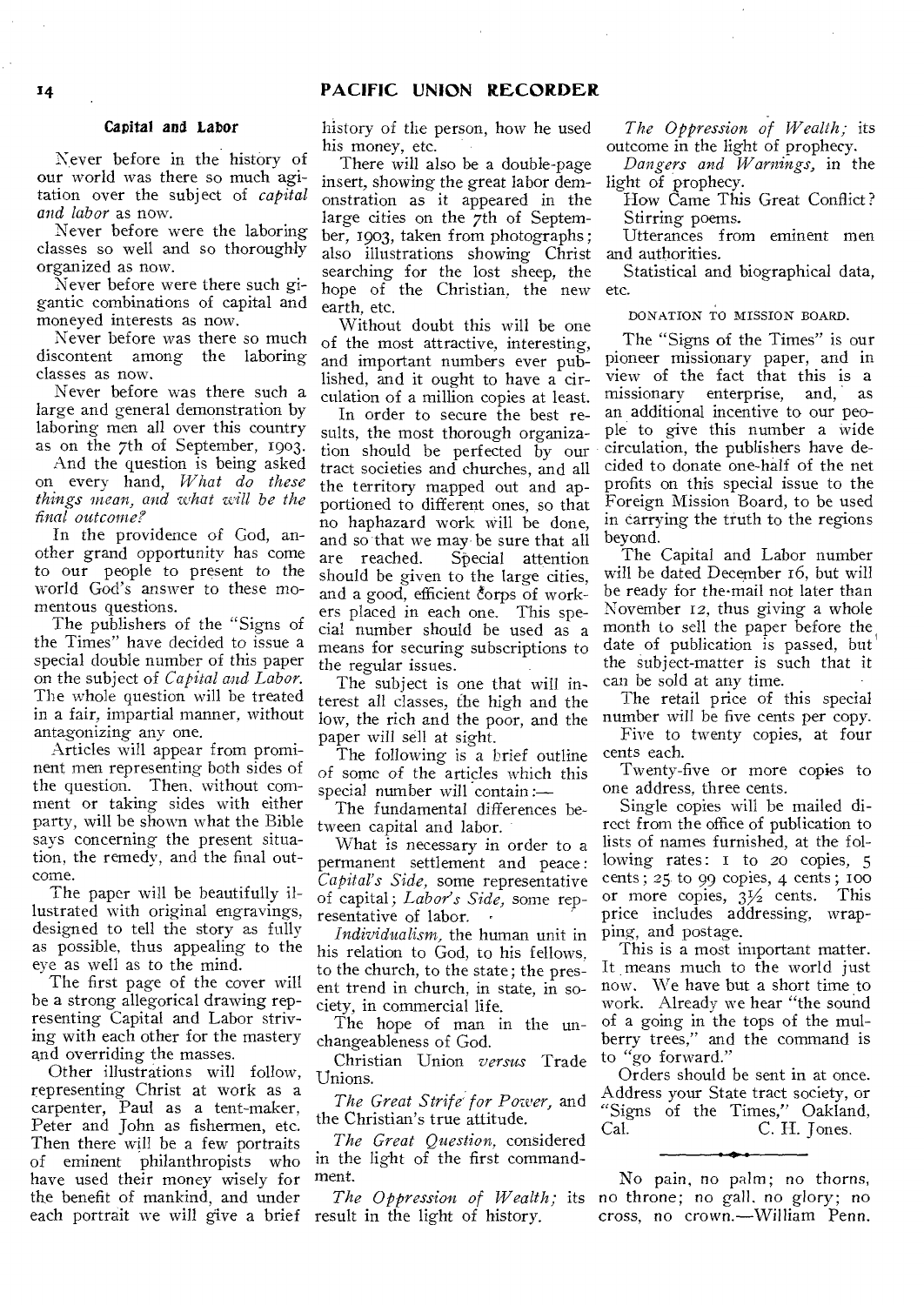# **Decker's New Educational Games**

**SIX DIFFERENT GAMES** 

# **Bible Characters American Characters Foreign Characters**

**Game of Cities Game of States Game of the World** 

*Each game contains roo cards and every question is answered by the name at the top of the card* 

Game of the World Facsimile Card

I

**I**

26

# AMAZON RIVER.<br>Length 4,000 m. Area of Basin 2,00

Area of Basin 2,000,000 sq. m. What is the largest river in the world, being navigable for 2,200 miles, or from the Atlantic to the Andes?

Of what great river is the Para the southern arm,forming the Joannes island? What river has on its banks the most

luxuriant forests, enough to supply the world with useful and ornamental woods?

Of what river are the Negro and Ma-

deira tributaries?<br>
In what South American river did<br>
Prof. Agassiz find 1,300 species of fishes<br>
in 1866? P

What river is 150 miles wide at its mouth which is directly at the eqpator ? What river receives its water from six

republics ? What American river carries a huge tidal wave for hundreds of miles inland? Along what river are monkeys found

in the greatest numbers and variety ? What river system is connected with both the Orinoco and the La Plata?

> *1,000 Questions 75c*  This game is a universal geography and history, covering all the principal countries of the world,ancient and modern, also rivers, mountains, etc.

American Characters Facsimile Card

## --53 **— ROGER WILLIAMS.**

*Born 1599. Died 1688.* 

Who founded the State of Rhode Island and laid out and named the city of Providence ?

Who was the first Baptist preacher<br>in America, and is called the<br>"Apostle of Toleration"?

Who built the oldest church in New-England, now standing in Salem? Who was persecuted by the Puri-tans because he claimed thateivil magistrates should not punish for

religious offenses? Who was banished from Mass. for his opposition to thePuritan theocracy and established a democracy ?

Who founded a colony, the first place in the world where complete liber-

ty of conscience was established ? What early reformer said, "Man is

responsible to God alone. No person has a right to meddle in matters of human conscience'

writers, inventors, scholars, from Adam to Paul.<br>and reformers.

Bible Characters Facsimile Card 42

## **DAVID.**

Reigned 1055 to 1015 B. C.

- WHAT king was a shepherd in his youth, and slew the giant Goliath?<br>I Sam. XVI, 11; XVII, 50.
- WHAT statesman, warrior and poet was said to be a man after God's own heart? 1 sam. XIII, 14.
- Wno was the founder of the royal family which continued until the downfall of the Jewish state? matt. I, 17.
- Who wrote many of the Psalms, and<br>was called "The Sweet Psalmist of<br>Israel"? II Sam, XXIII, 1.

Who said, "The Lord is my Shepherd, I shall not want"? Psa. XXIII, 1.

WHO conquered the city of Jerusalem,<br>
made it his capital, and extended<br>
his dominion from Egypt to the<br>
Euphrates? 11 Sam. V, 5, 7, VIII, 3.

Who wrote, "The fool hath said in<br>his heart, There is no God"? Psa.  $XIV, 1$ 

*700 Questions 75c 700 Questions 75c*  Invaluable to the student of A great aid to the student of American history, dealing with roo and American history, and a defense of the student of acters are statesmen, soldiers, prominent Bible characters

"I know of nothing else so well calculated to combine innocent pleasure with the learning of useful facts from history, biography, geography, and the Bible, as the Educational Card Games for which Mrs. R. W. Miller is an authorized general agent."

GEO. W. RINE, Healdsburg College

"I take pleasure in heartily recommending Decker's New Educational Games. These games are a source for much useful instruction and information. . . . The dull boy who takes little interest in his geography or history lesson will be all animation when a game with these cards is proposed, and he will have fixed indelibly in his memory important facts of history and geography that he would otherwise let slip from him. . . . In the long winter evenings, when the family are assembled around the fireside, they are a source of much profit and amusement. To the Bible student the set of cards on Bible characters will be found very valuable."

*J. S.* OSBORNE, Supt. Church Schools, Cal. Conf.

**Any of above games sent on receipt of price. I game 75c; 3 games \$2.00; entire set of 6 \$3.50** 

*We want agents at once in every locality for Christmas trade. Liberal commission, pleasant work, good income*